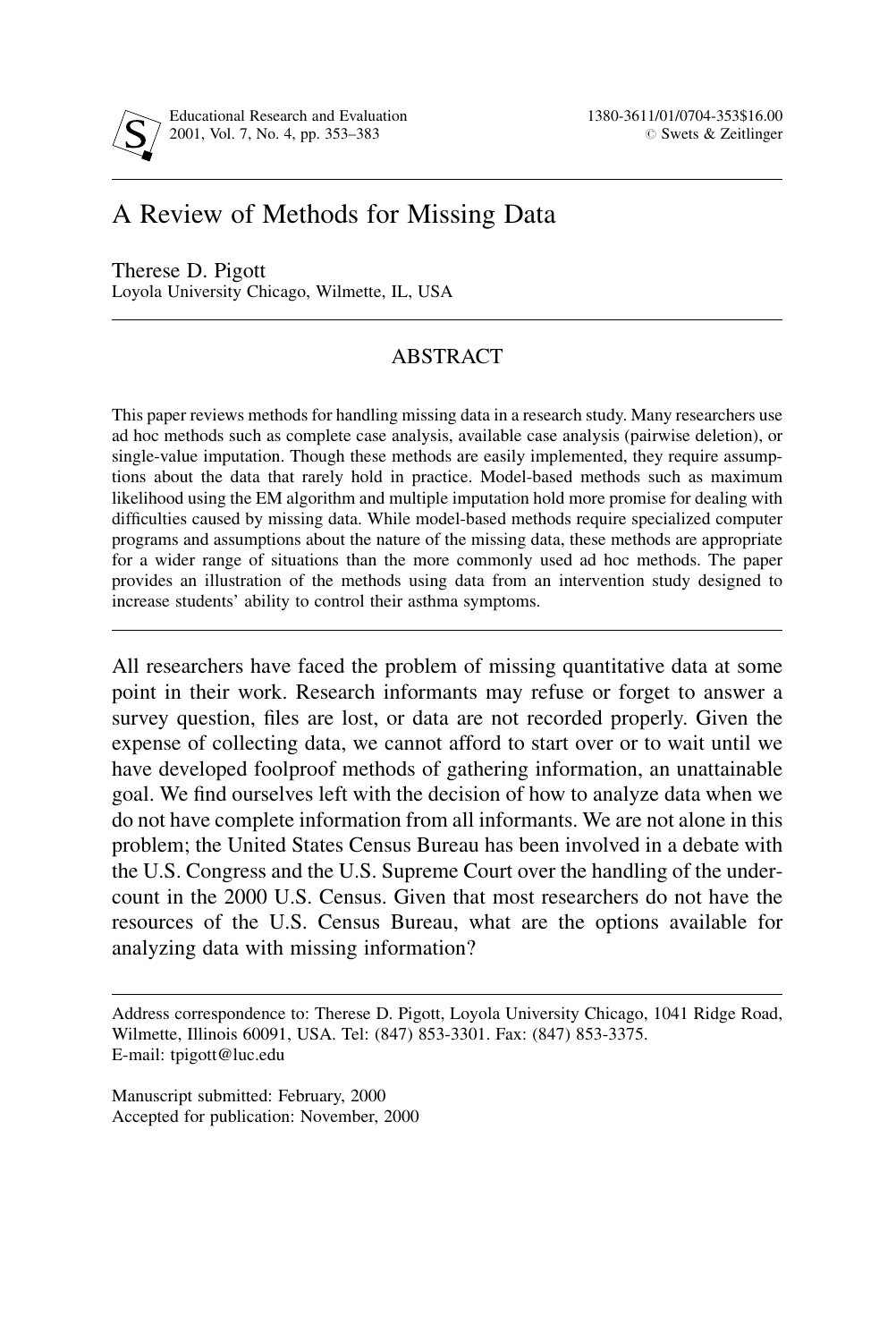The most common method  $-\text{and}$  the easiest to apply  $-\text{is}$  the use of only those cases with complete information. Researchers either consciously or by default in a statistical analysis drop informants who do not have complete data on the variables of interest. As an alternative to complete-case analysis, researchers may fill in a plausible value for the missing observations, such as using the mean of the observed cases on that variable. More recently, statisticians have advocated methods that are based on distributional models for the data (such as maximum likelihood and multiple imputation). Much has been published in the statistical literature on missing data (Little, 1992; Little & Rubin, 1987; Schafer, 1997). However, social science researchers have not used these methods nor have they heeded the advice from this work. Using the typical stages of a research study as an organizer, I will provide an overview of the literature on missing data and suggest ways that researchers without extensive statistical backgrounds can handle missing data. I will argue that all researchers need to exercise caution when faced with missing data. Methods for analyzing missing data require assumptions about the nature of the data and about the reasons for the missing observations that are often not acknowledged. When researchers use missing data methods without carefully considering the assumptions required of that method, they run the risk of obtaining biased and misleading results. Reviewing the stages of data collection, data preparation, data analysis, and interpretation of results will highlight the issues that researchers must consider in making a decision about how to handle missing data in their work. The paper focuses on commonly used missing data methods: complete-cases, available-cases, single-value imputation, and more recent model-based methods, maximum likelihood for multivariate normal data, and multiple imputation.

## DATA COLLECTION

Avoiding missing data is the optimal means for handling incomplete observations. All experienced researchers take great care in research procedures, in recruiting informants, and in developing measures. Hard as we try, however, most researchers still encounter missing information that may occur for reasons we have not anticipated. During the data collection phase, the researcher has the opportunity to make decisions about what data to collect, and how to monitor data collection. The scale and distribution of the variables in the data and the reasons for missing data are two critical issues for applying the appropriate missing data techniques.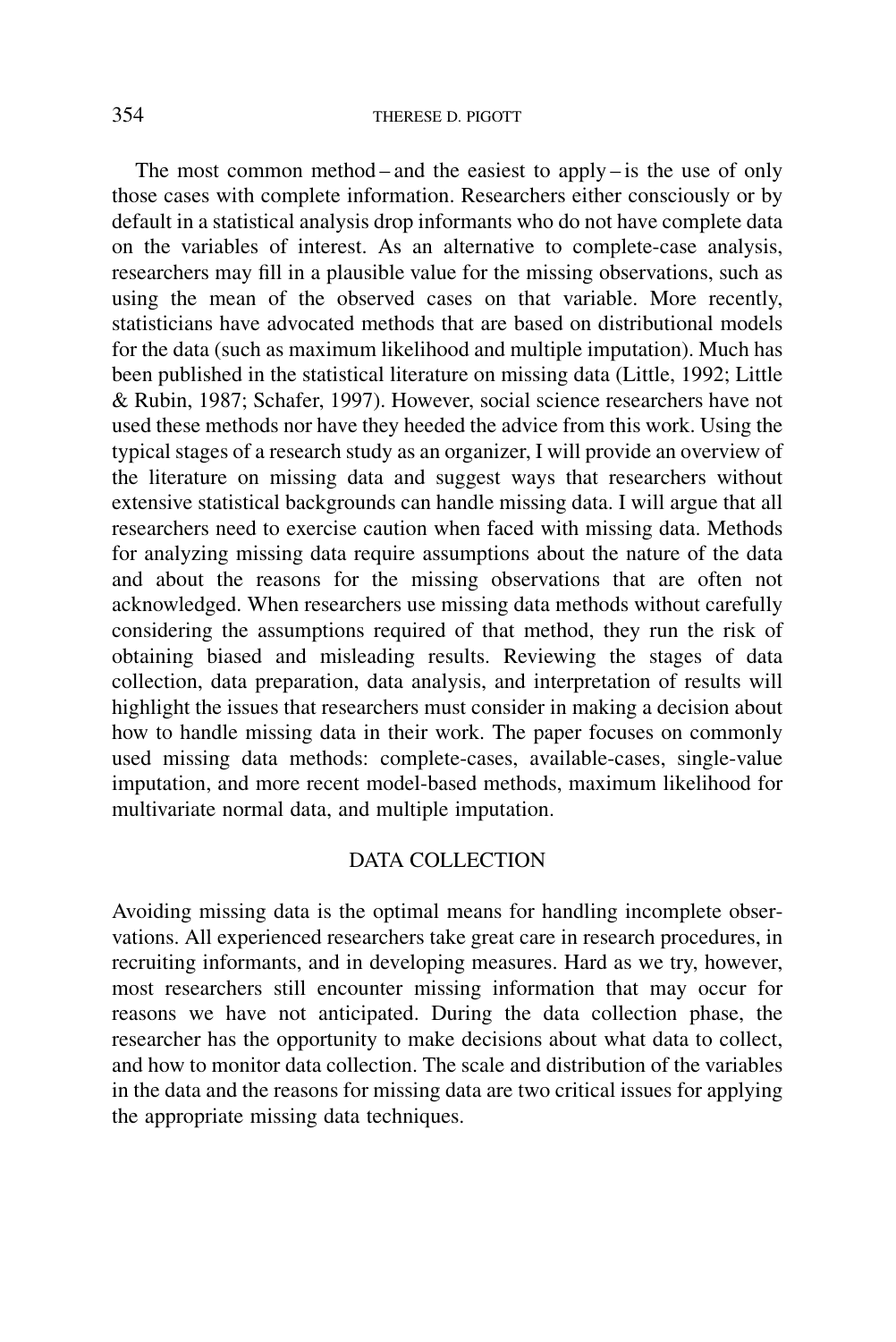An illustration of these ideas comes from a study of an asthma education intervention in a set of inner-city middle schools (Velsor-Friedrich, in preparation). In each of eight schools, a randomly chosen set of students with asthma participated in an education program designed to increase their knowledge and confidence in controlling their asthma. A set of students also suffering from asthma served as the control group. Two weeks after the intervention, students completed a scale to measure their self-efficacy beliefs with regard to their asthma, and also completed a questionnaire rating the severity of their symptoms over the 2-week period post-treatment. The next two sections focus on the importance for the reasons for missing data, and for the distribution of the variables in the data set in choosing a method for handling missing data.

#### Reasons for Missing Data

During data collection, the researcher has the opportunity to observe the possible explanations for missing data, evidence that will help guide the decision about what missing data method is appropriate for the analysis. Missing data strategies from complete-case analysis to model-based methods each carry assumptions about the nature of the mechanism that causes the missing data. In the asthma study, several students have missing data on their rating of symptom severity as is expected with students aged 8 to 14. One possible explanation is that students simply forgot to visit the school clinic to fill out the form. If students are missing their symptom severity rating in a random way-because they forgot or for some other reasons not related to their health, the observations from the rest of the students should be representative of the original treatment and control group ratings. Rubin (1976) introduced the term "missing completely at random" (MCAR) to describe data where the complete cases are a random sample of the originally identified set of cases. Since the complete cases are representative of the originally identified sample, inferences based on only the complete cases are applicable to the larger sample and the target population. Complete-case analysis for MCAR data provides results that are generalizable to the target population with one caveat – the estimates will be less precise than initially planned by the researcher since a smaller number of cases are used for estimation.

Another plausible explanation for missing values of symptom severity may relate directly to the missing value. For example, students who miss school because of the severity of their asthma symptoms also will fail to complete the symptom severity rating. The value of the missing variable is directly related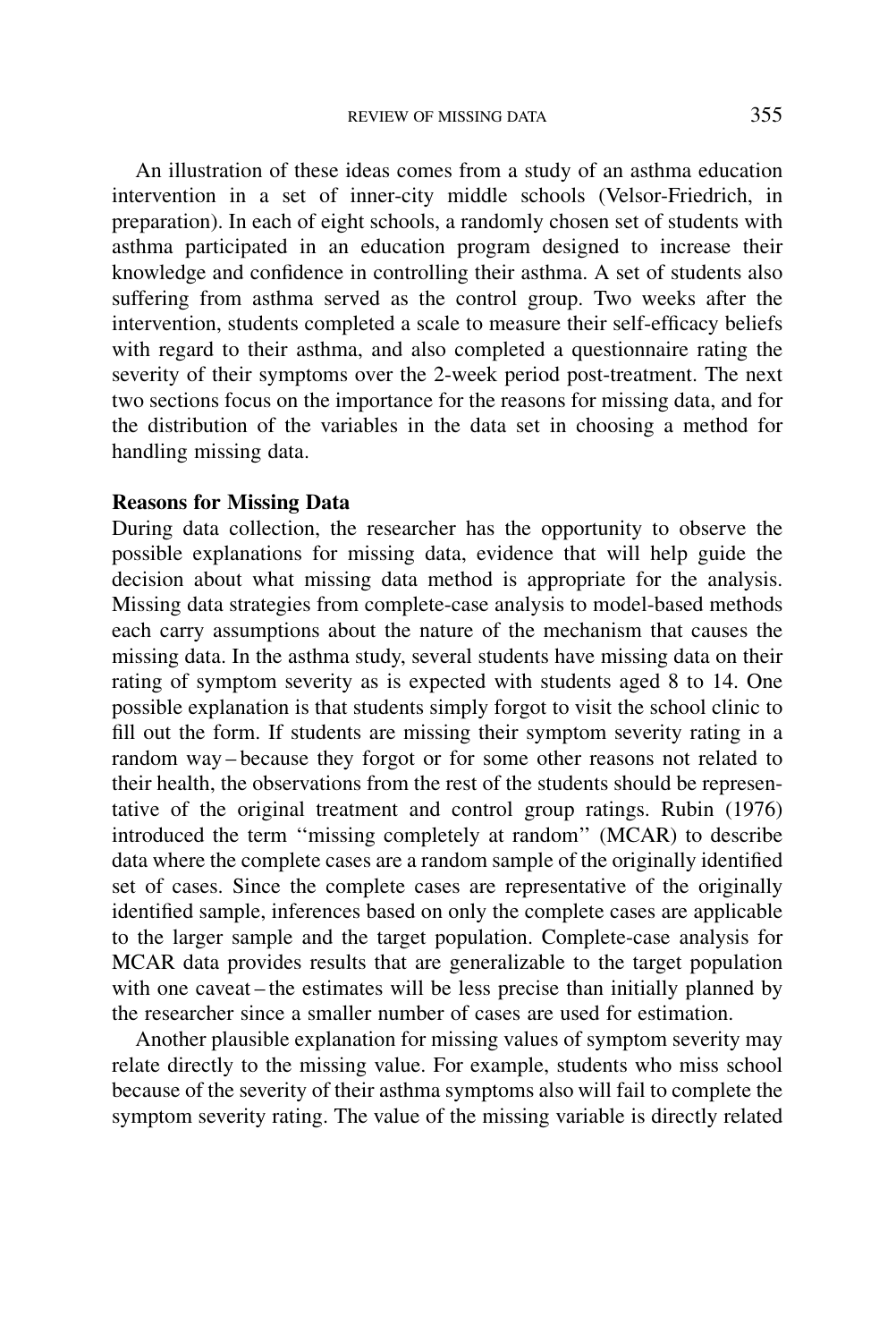to the value of that variable – students suffering severe asthma attacks (high ratings for symptom severity) may be more likely to be missing a value for symptom severity, an example of nonignorable missing data.

With nonignorable missing data, the reasons for the missing observations depend on the values of those variables. In the asthma data, a censoring mechanism may operate where students in the upper tail of the distribution (with high severity of symptoms) are more likely to have missing observations. The optimal time to investigate the possibility of nonignorable missing data on symptom severity is during data collection when we are in the field monitoring data collection. When we suspect a nonignorable missing data mechanism, we need to use procedures much more complex than will be described here. Little and Rubin (1987) and Schafer (1997) discuss methods that can be used for nonignorable missing data. Ruling out a nonignorable response mechanism can simplify the analysis considerably.

A third possibility also exists for the reasons why symptom severity data are missing. For example, younger children may be missing ratings of symptom severity because they have a harder time interpreting the rating form. Younger students' lack of experience or reading skill may lead to a greater chance of missing this variable. Missing values are not missing because these students have severe symptoms (a nonignorable response mechanism), nor are they missing in a way that creates a random sample of responses (MCAR data). Missing values are missing for reasons related to another variable, Age, that is completely observed. Those with smaller values of Age (younger children) tend to be missing symptom severity, regardless of those children's value for symptom severity. Rubin (1976) uses the term missing at random (MAR) to describe data that are missing for reasons related to completely observed variables in the data set.

When data are MCAR or MAR, the response mechanism is termed ignorable. Ignorable response mechanisms are important because when they occur, a researcher can ignore the reasons for missing data in the analysis of the data, and thus simplify the model-based methods used for missing data analysis. (A more thorough discussion of this issue is given by Heitjan & Basu, 1996). Both maximum likelihood and multiple imputation methods require the assumption of an ignorable response mechanism. As discussed later in the paper, it is difficult to obtain empirical evidence about whether or not the data are MCAR or MAR. Recording reasons for missing data can allow the researcher to present a justification for the missing data method used.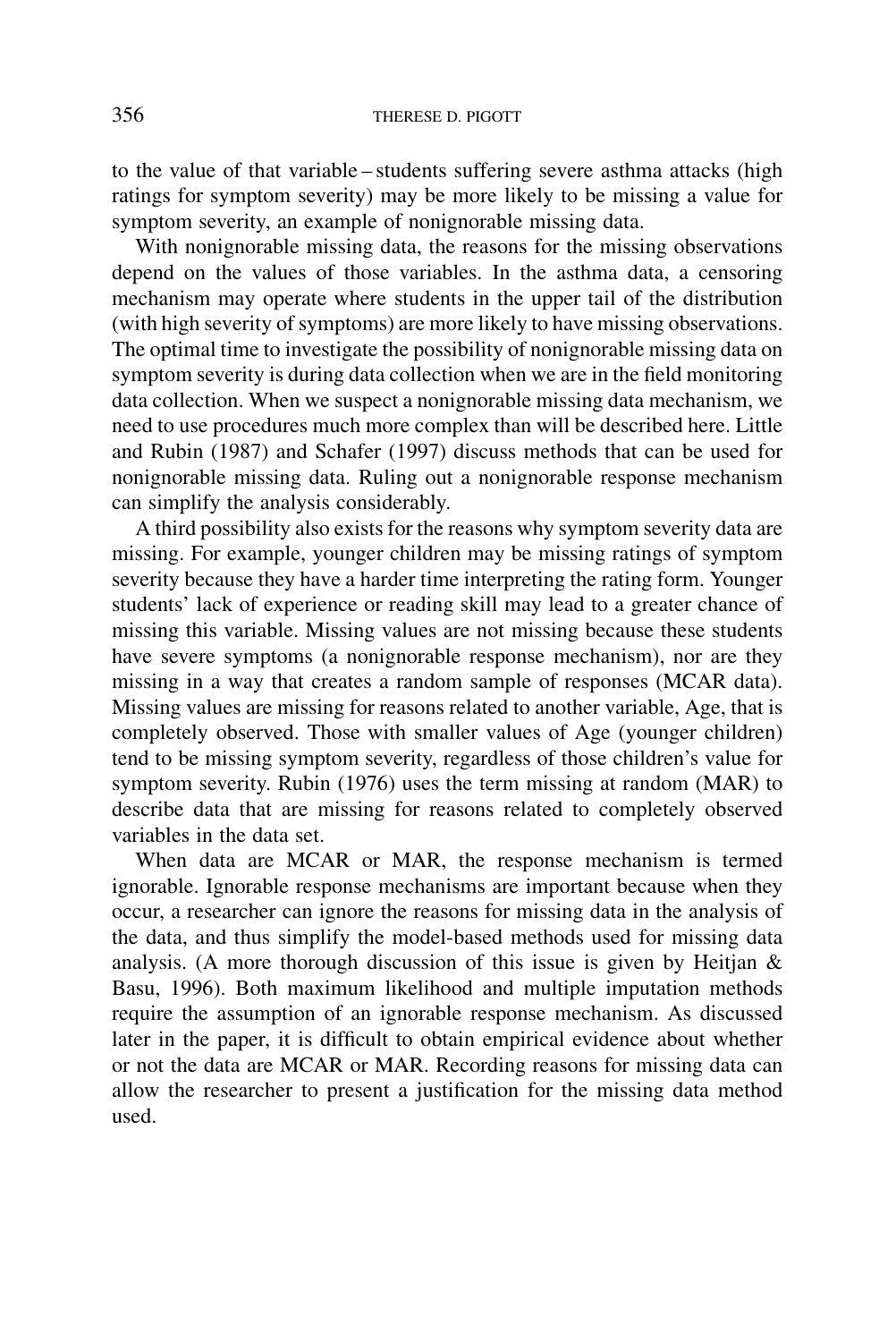One strategy for increasing the probability of an ignorable response mechanism is to use more than one method for collecting important information. Sensitive survey items such as income may produce much missing data, but less sensitive, surrogate variables such as years of education or type of employment may be less subject to missingness. The statistical relationship between income and other income-related variables increases the chance that information lost in missing variables is supplemented by other completely observed variables. Model-based methods use the multivariate relationship between variables to handle the missing data. Thus, the more informative the  $data set - the more measures we have on important constructs the better the$ estimation using model-based methods.

#### Scale and Distribution of Variables

Another issue related to the data collection stage concerns assumptions we make about the distribution of the variables in the model. When considering a statistical model for a study, we choose analysis procedures appropriate to the scale and distribution of the variables. In the model-based methods I will discuss here, the researcher must make the assumption that the data are multivariate normal, that the joint distribution of all variables in the data set (including outcome measures) is a multivariate normal. This assumption at the outset seems to preclude the use of nominal (non-ordered categorical) variables. As Schafer (1997) discusses, this assumption can be relaxed to the assumption that the data are multivariate normal conditional on the fully observed nominal variables. For example, if we gather information on gender and group assignment in a two-group experiment, we will assume that the variables in the data are multivariate normal within each cell defined by the crossing of gender and group (males and females in the treatment and control group). Two implications arise from this assumption. First, the use of the model-based methods that I will describe here requires that the categorical variables in the model are completely observed. As just discussed, one strategy to help ensure completely observed categorical variables is to gather more than one measure of important variables. Second, if categorical variables in the data have high rates of missing observations, then methods using the multivariate normal assumption should not be used. When categorical variables have small amounts of missing values or are completely observed, Schafer (1997) reports on simulation studies that provide evidence of the robustness of the method to moderate departures from normality. In the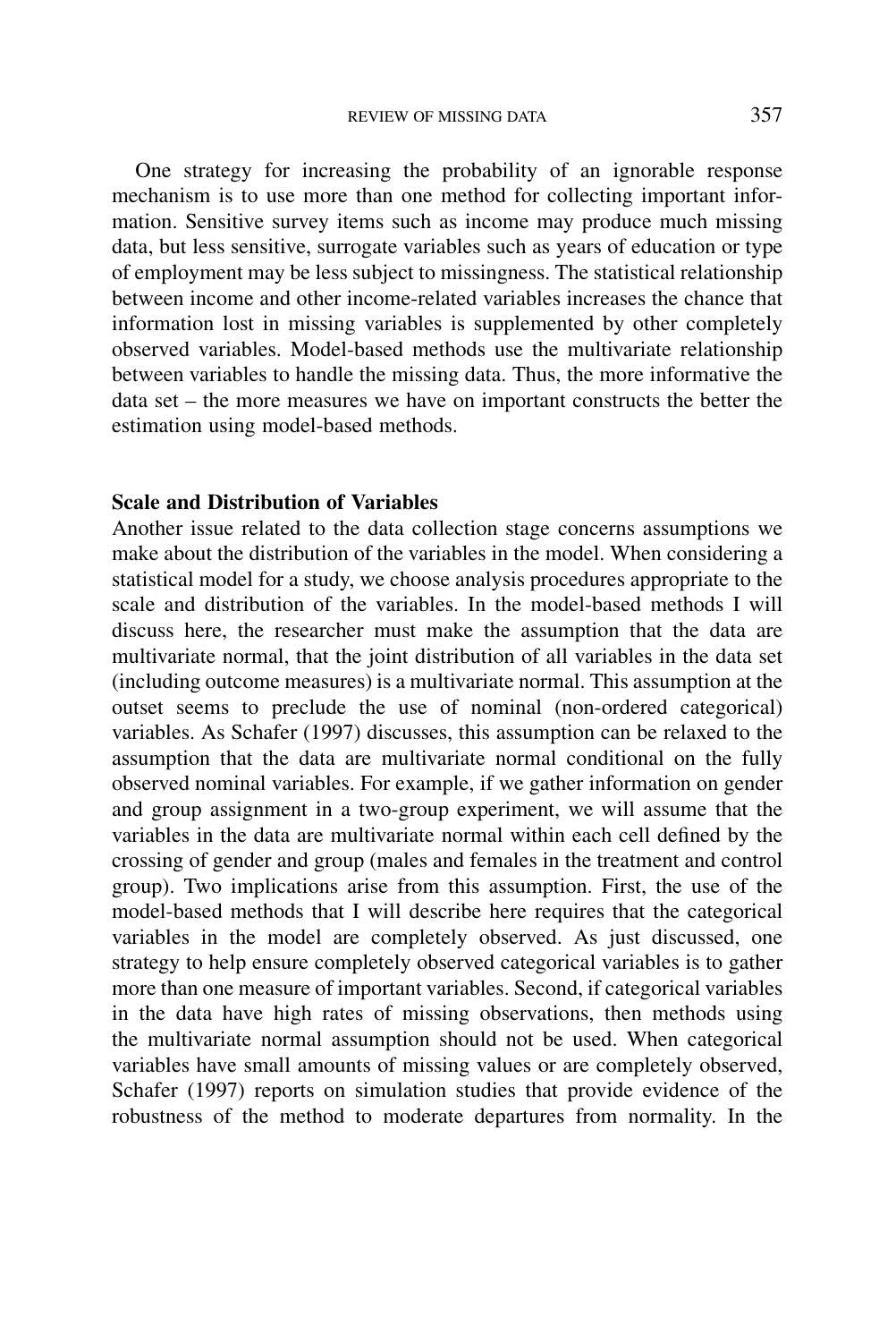analysis section, I will return to the implications of assuming multivariate normal data.

During data collection, the researcher has the opportunity to observe reasons for missing data, and to collect more information for variables particularly susceptible to missing values. Complete-case analysis and the model-based methods described here provide trustworthy results only when the assumptions for the response mechanism and distribution of the data hold. As we will see later in the paper for the illustration case, it is too late in the data analysis stage to gather any information about possible reasons for missing data. The next section discusses what we can learn about missing data from the next stage in a research study.

## DATA PROCESSING

During the data collection phase, we carefully obtain as much information as possible, trying to get complete data on all informants, and using more than one way to obtain important variables such as income. The next stage involves processing the data, and the critical task for the researcher is to understand the amount and pattern of missing observations. The researcher needs to have an idea of what variables are missing observations to understand the scope of the missing data problem. Typical univariate statistics often do not give a full account of the missing data; researchers also need to understand the amount of data missing about relationships between variables in the data. I will use data from the asthma study (Velsor-Friedrich, in preparation) to illustrate issues that arise at this stage of a research study.

When first processing the data, we often look at univariate statistics such as the mean, standard deviation, and frequencies to check the amount of missing data. Table 1 describes a set of variables from a study examining the effects of a program to increase students' knowledge of their asthma. I am interested in examining how a measure of a student's self-efficacy beliefs about controlling their asthma symptoms relates to a number of predictors. These predictors are Group, participation in a treatment or control group; Docvis, the number of doctor visits in a specified period post-treatment; Symsev, rating of the severity of asthma symptoms post-treatment; Reading, score on state-wide assessment of reading; Age in years; Gender; and Allergy, the number of allergies suffered by the student.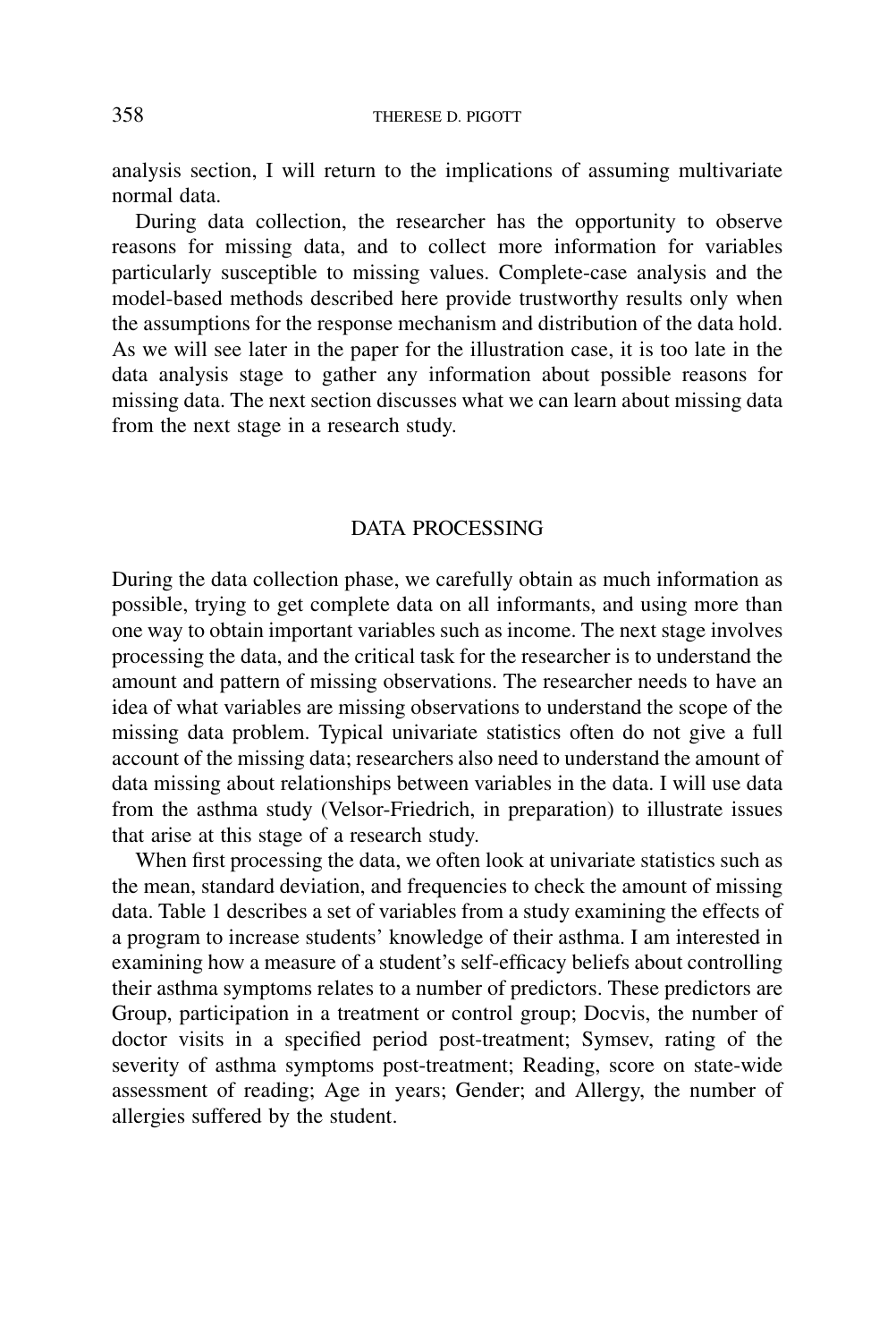| Variable | Definition                                                        | Possible values                                                                              | M      | (SD)              | N     |
|----------|-------------------------------------------------------------------|----------------------------------------------------------------------------------------------|--------|-------------------|-------|
| Survey   | Asthma belief Level of confidence in<br>controlling asthma        | Range from 1, little<br>confidence to 5, lots<br>of confidence                               | 4.057  | (0.713)           | - 154 |
| Group    | Treatment or control<br>group                                     | $0$ = Treatment<br>$1 =$ Control                                                             | 0.558  | (0.498)           | 154   |
| Symsey   | Severity of asthma<br>symptoms in 2 week<br>period post-treatment | $0 = no$ symptoms<br>$1 =$ mild symptoms<br>$2 =$ moderate symptoms<br>$3$ = severe symptoms | 0.235  | (0.370)           | 141   |
| Reading  | Standardized state<br>reading test score                          | Grade equivalent scores,<br>ranging from $1.10$ to $8.10$                                    |        | 3.443 (1.636)     | 79    |
| Age      | Age of child in years                                             | Range from 8 to 14                                                                           | 10.586 | (1.605)           | 152   |
| Gender   | Gender of child                                                   | $0 =$ Male<br>$1 =$ Female                                                                   |        | $0.442$ $(0.498)$ | 154   |
| Allergy  | Number of allergies<br>reported                                   | Range from 0 to 7                                                                            | 2.783  | (1.919)           | 83    |

Table 1. Variable Descriptions.

As seen in Table 1, missing data occurs on six of the seven predictors with Reading and Allergy missing almost half of the observations. Using these statistics may imply that we have complete data on about half of the data set. However, Table 2 presents an alternative data summary, the patterns of missing data that exist. The column totals of Table 2 provide the number of cases missing each variable, similar to the number of values observed as in Table 1. A display similar to the one given here can be generated in the SPSS Missing Value Analysis module (SPSS, 1999) as well as in Schafer's (1999) NORM freeware program. The frequencies of each missing data pattern, given in the row totals, shows that 19 (12.3%) of all cases observe all variables. One hundred and eleven cases (72.1%) are missing just one variable, either Reading or Allergy. The remaining 24 cases (15.5%) are missing two or more variables. It is difficult from the univariate statistics alone to anticipate that only 19 cases have complete data on all variables.

Before selecting an appropriate method for dealing with the missing data problem, we need to make a judgment about the most plausible assumptions for the response mechanism, the reasons for the missing data. As Schafer (1997) discusses, a researcher rarely has detailed information about the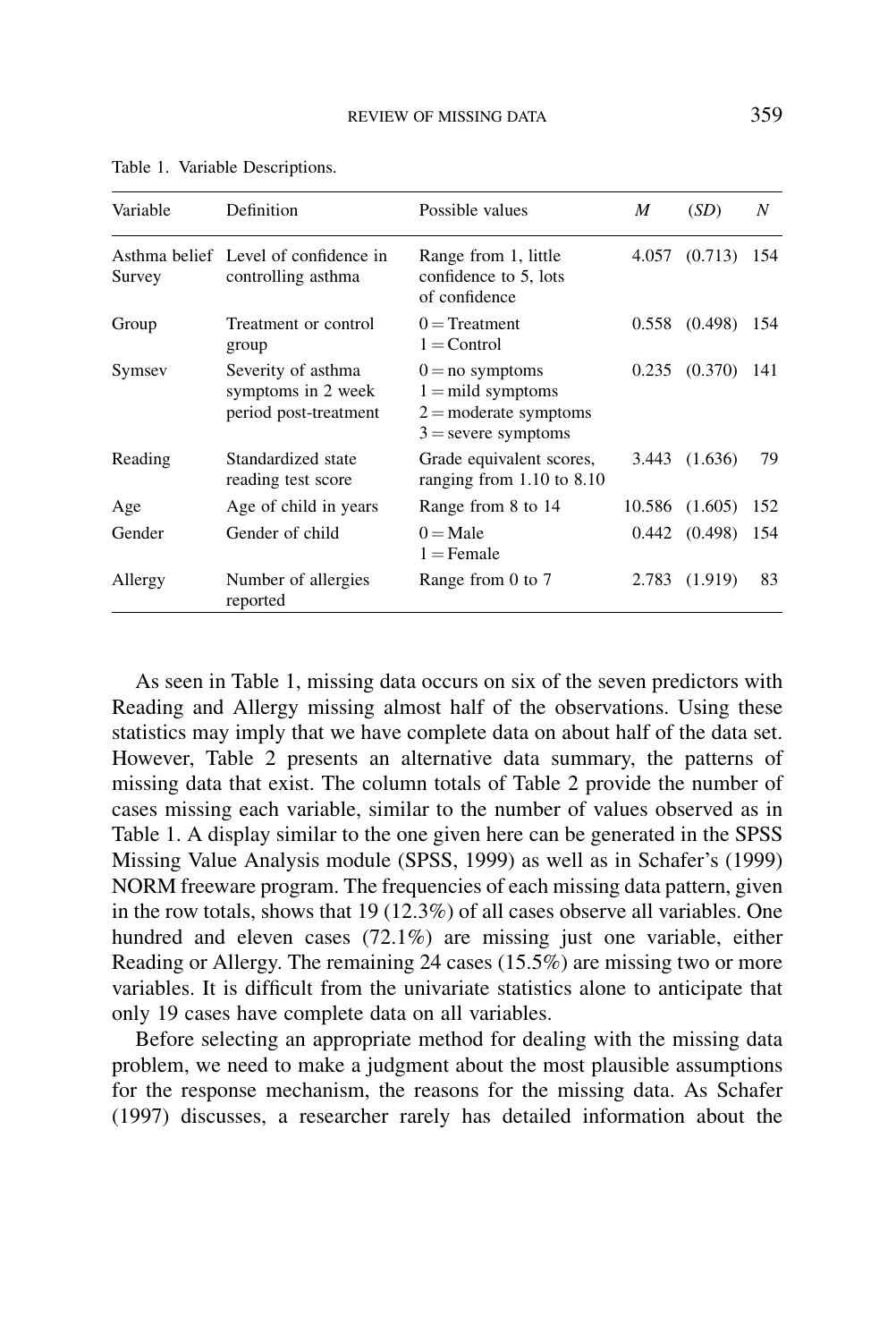| Symsev       | Reading     | Age                 | Allergy     | # of cases     | $%$ of cases |
|--------------|-------------|---------------------|-------------|----------------|--------------|
| $\mathbf{O}$ |             |                     |             | 19             | 12.3         |
| M            | Ω           | റ                   | 0           |                | 0.6          |
| O            | М           |                     | O           | 54             | 35.1         |
| $\mathbf{O}$ | Ω           |                     | М           | 56             | 36.4         |
| M            | М           |                     | О           | 9              | 5.8          |
| M            | O           |                     | М           |                | 0.6          |
| $\mathbf{O}$ | М           | $\scriptstyle\rm ($ | М           | 10             | 6.5          |
| $\mathbf{O}$ | Ω           | М                   | М           | $\overline{2}$ | 1.3          |
| M            | М           | റ                   | М           | $\overline{2}$ | 1.3          |
| # missing    | $#$ missing | $#$ missing         | $#$ missing | 154            |              |
| 13 $(8.4\%)$ | 75 (48.7%)  | $2(1.3\%)$          | 71 (46.1)   |                |              |

Table 2. Missing Data Patterns.

reasons for missing data. We rely on our knowledge of the data collection procedures as described in the previous section, and our substantive knowledge of the research area. We can use Rubin's (1976) categories to develop conjectures about the reasons for missing data in the asthma data set. Are the data likely missing completely at random (MCAR)? We might eliminate this possibility given our knowledge of the study and the study participants respondents often do not answer questions, especially preadolescents and adolescents. Other researchers have suggested empirical ways for examining MCAR. Cohen and Cohen (1975) have suggested developing missing data dummy codes for each variable with missing data, and using this missing variable code as a predictor in a regression model. For example, I could create a variable that takes the value 1 when Allergy is observed and 0 when Allergy is missing. The missing Allergy dummy code could then serve as a predictor in the model, thus allowing the use of all cases. When the regression coefficient for the missing data code is significant, the researcher may infer that the cases missing the variable tend to have a conditional mean value of the outcome different from cases observing that variable. Jones  $(1996)$ , however, examines the use of missing-indicator variables, finding that this method results in the overestimation of the residual variance of the regression. Alternatively, Little (1988) provides a likelihood ratio test of the assumption of missing completely at random (MCAR). This test is part of the program BMDPAM, in the BMDP (Dixon, 1992) statistical package. In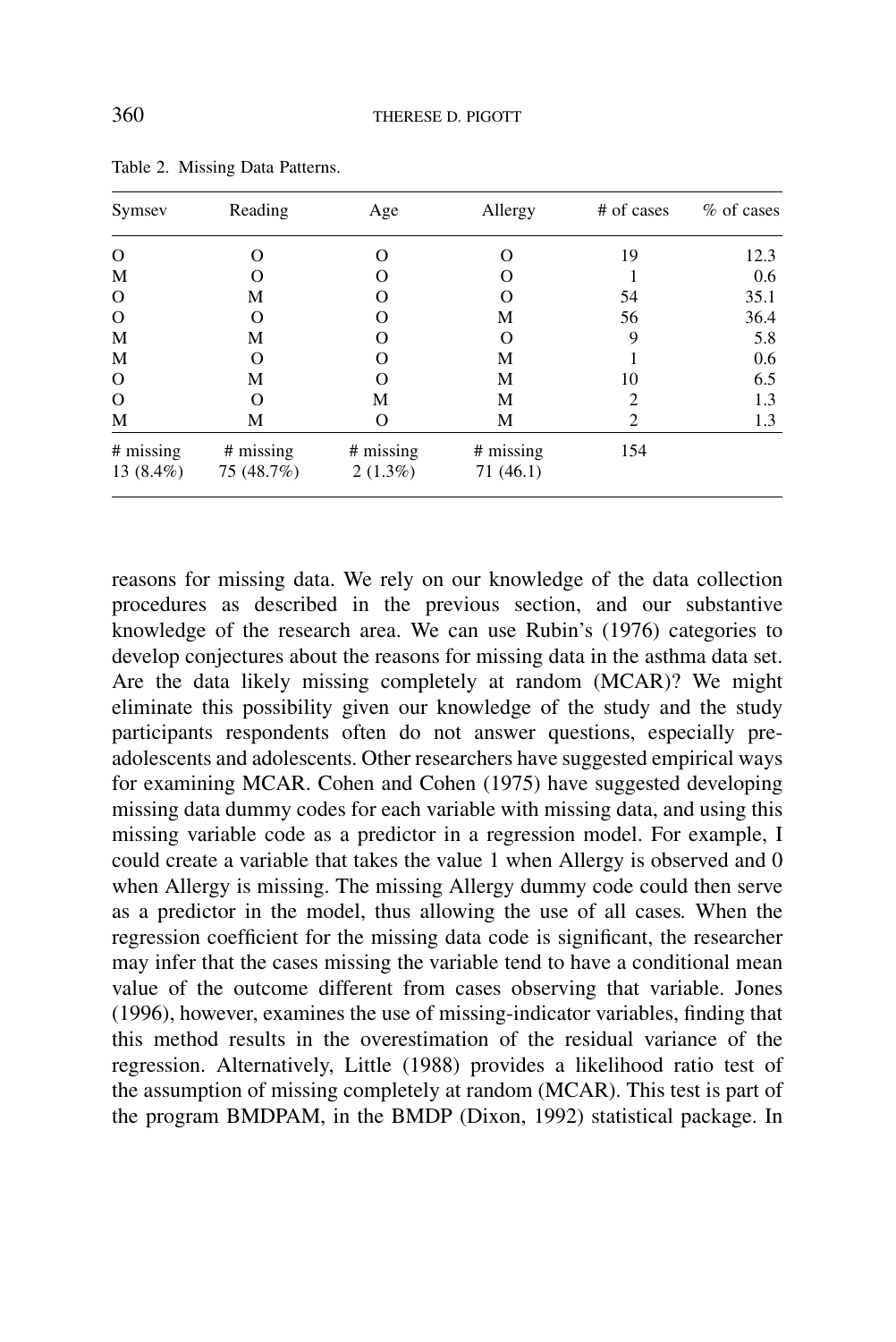this example, the value of the likelihood ratio test is  $\chi^2 = 256.61 \ p = 0.000$ , indicating that the data in this example are not missing completely at random.

If we reject the MCAR assumption, can we assume the incomplete predictors are missing at random? We do not and cannot have direct information on this assumption. Assuming that the data are MAR means that the reasons for missing values on five of the predictor variables depend on one or more of the completely observed variables in the data set: Asthma Belief Score, Group, Age and Gender. As in the MCAR case, we cannot gather direct evidence about whether MAR is a reasonable assumption for the data.

Alternatively, we could assume that the variables with missing values are subject to a censoring mechanism where the probability of observing a value depends on the actual value of that variable. For example, we may be more likely to observe a Reading score in the middle or upper part of the distribution rather than at the lower tail. When the researcher assumes missing data result from a nonignorable response mechanism, more complex methods of analysis apply, namely adding an explicit model for the response mechanism to the model. Schafer (1997) discusses options when the missing data mechanism is nonignorable.

Given that one cannot obtain direct, empirical information about the response mechanism, an alternative strategy is to examine the sensitivity of results to the MCAR and MAR assumptions by comparing several analyses, such as complete case and the model-based methods described in the next section. Differences in results across several analyses may provide some information about what assumptions may be most relevant.

The first two stages of a research study provide the researcher with information about the nature of the data – the number and pattern of missing observations, plausible reasons for the missing data, and descriptive statistics of the observed data. Having this information may help a researcher to choose an appropriate analysis, or conduct a sensitivity analysis when missing data occur.

## DATA ANALYSIS

Many researchers are limited in their data analysis options by the statistical computing packages available, as well as knowledge of alternatives. The most widely used methods are complete case analysis, available case analysis, and single-value imputation. Another set of strategies, maximum likelihood and multiple imputation, are based on models for the data, in this case, the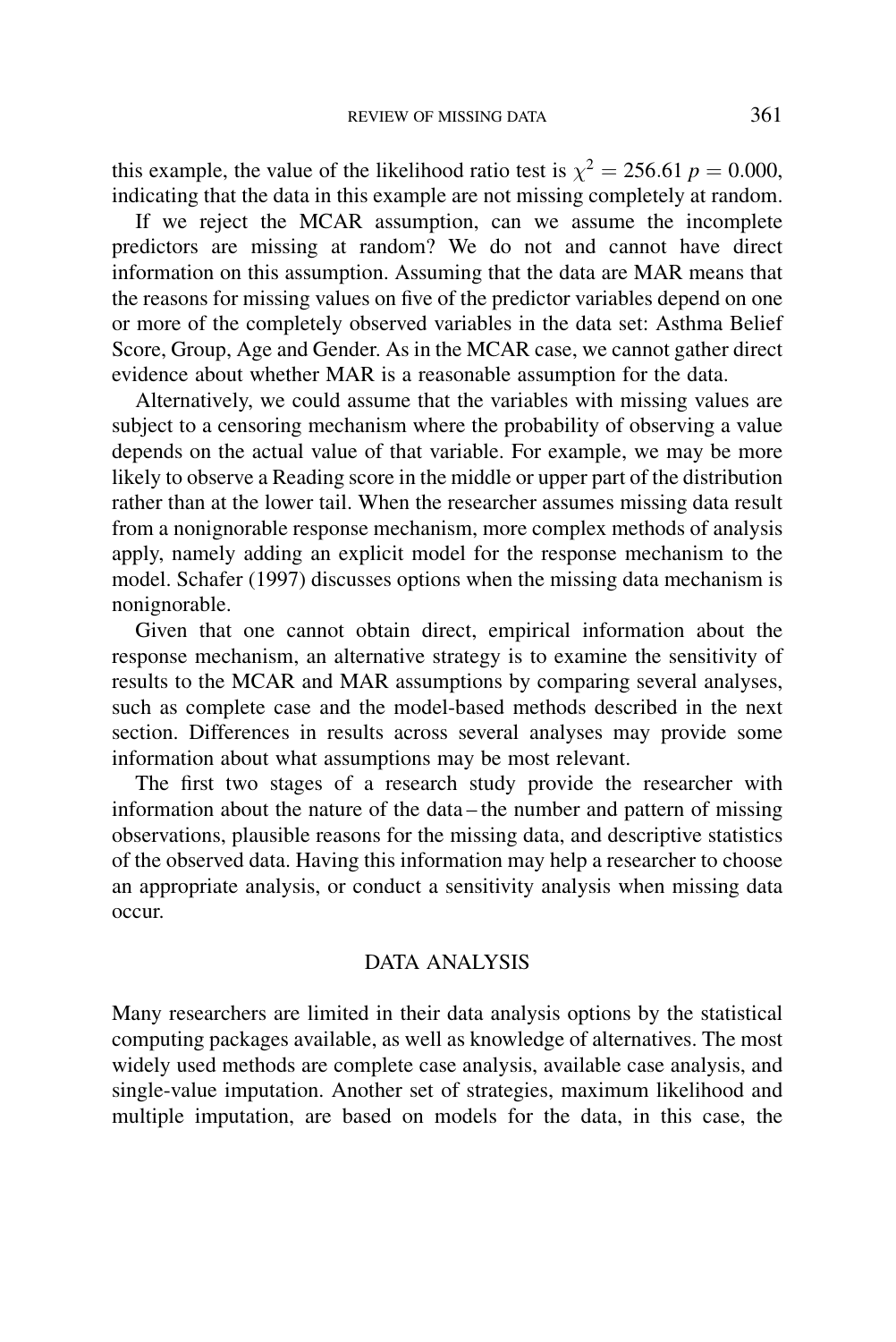multivariate normal distribution. This section focuses on these five methods for analyzing data with missing observations, examining the assumptions of each method, and describing how one analyzes the data with current software. Although current software provides options such as complete case analysis, available case analysis, and mean substitution, these methods do not have equivalent assumptions about the data, nor do they provide similar results. Many statistical techniques appeal to researchers because of their applicability in a wide range of contexts and data given a set of clearly defined assumptions. Only complete case analysis and model-based methods can apply broadly across a number of data contexts with the fewest number of assumptions.

While the discussion thus far has not distinguished between problems with missing outcomes and missing predictor variables in an analysis, the researcher does need to keep in mind the nature of the variables with missing observations, and the goal of the statistical analysis. As Little (1992) discusses, missing outcomes pose different problems from missing predictors. When the outcomes are MAR, those cases with missing outcomes and completely observed predictors do not contribute any information to a linear model looking at the relationships between the outcome and the predictors. When outcomes and predictors are MAR, cases missing both outcomes and predictors contribute some information about the joint distribution of the missing predictors. When outcomes are not MAR, then more complex modeling procedures are needed. The methods described here will focus on MAR data only.

## Commonly-Used Missing Data Methods

#### Complete-Case Analysis

When a researcher is estimating a model, such as a linear regression, most statistical packages use listwise deletion by default. Cases that are missing variables in the proposed model are dropped from the analysis, leaving only complete cases. A researcher using complete cases assumes that the observed complete cases are a random sample of the originally targeted sample, or in Rubin's (1976) terminology, that the missing data are MCAR. When a data set has only a few missing observations, the assumption of MCAR data is more likely to apply; there is a greater chance of the complete cases representing the population when only a few cases are missing. A researcher faces a more difficult decision when much data are missing as in the asthma study example. Approximately 88% of the informants fail to report one or more variables,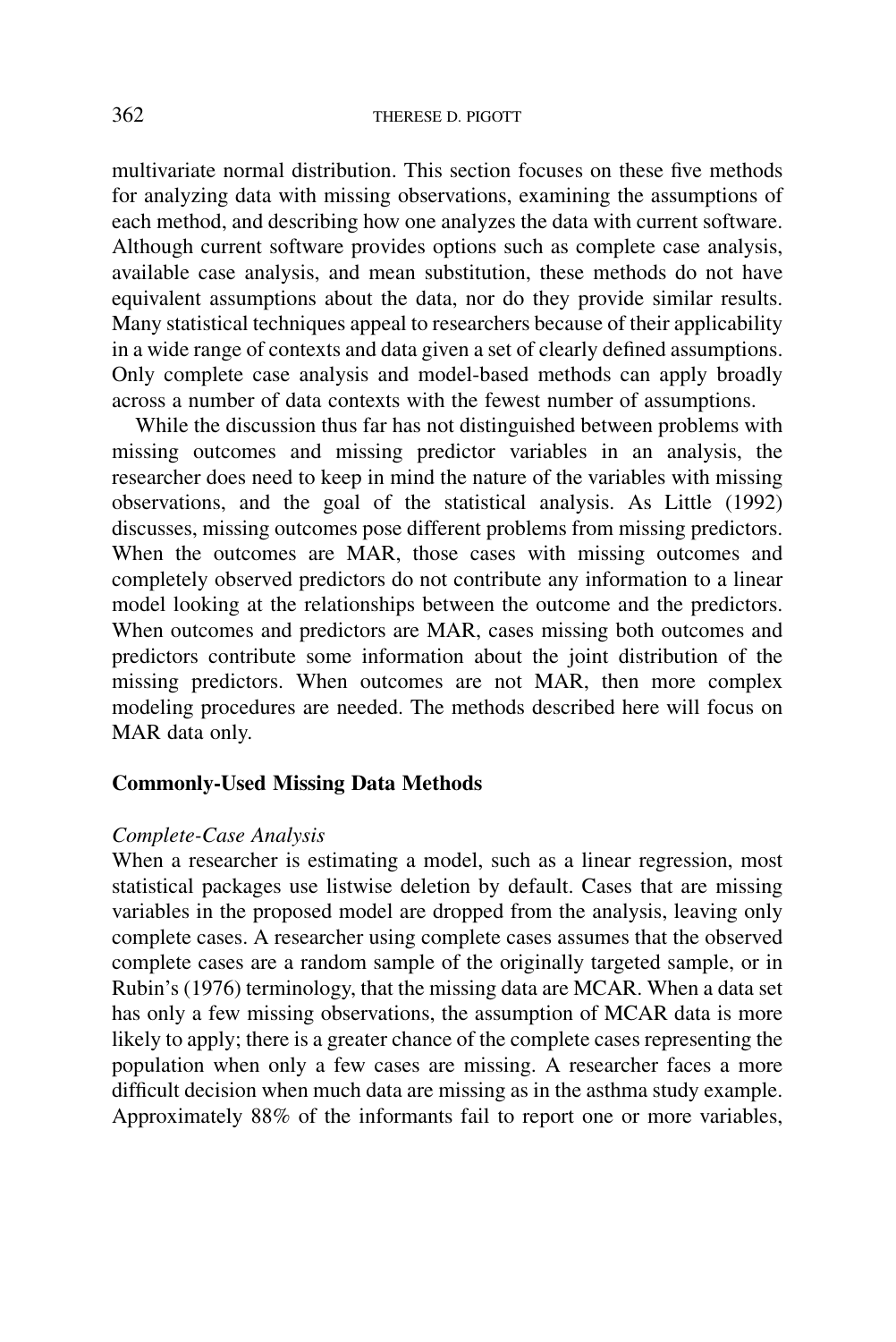leaving only 19 out of 154 cases for analysis. As seen earlier, some preliminary evidence from Little's (1988) MCAR test indicates that the assumption of MCAR data may not apply.

Even when the data are MCAR, complete case analysis has some potential difficulties. With large amounts of missing data (as may occur when several predictor variables are missing observations), relatively few cases may be left for the analysis as in the asthma data set. Complete case analysis may not be a viable option in all instances of MCAR data. The main advantage of the method is ease of implementation since the researcher can use standard methods for computing estimates for a proposed model. One disadvantage of the method centers on the number of cases that observe all variables of interest in the data; a researcher cannot anticipate if an adequate amount of data remain for the analysis.

#### Available Case Analysis

Available case analysis, or pairwise deletion, uses all available data to estimate parameters of the model. When a researcher looks at univariate descriptive statistics of a data set with missing observations, he or she is using available case analysis, examining the means and variances of the variables observed throughout the data set. This strategy is illustrated in Table 1 where we see descriptive statistics computed on different sets of cases.

When interest focuses on bivariate or multivariate relationships, the potential problems increase. Figure 1 illustrates a simple two-variable data matrix with only one variable subject to nonresponse. In pairwise deletion, all cases would be used to estimate the mean of  $X_1$ , but only the complete cases would contribute to an estimate of  $X_2$ , and the correlation between  $X_1$  and  $X_2$ . Different sets of cases are used to estimate parameters of interest in the data. While Kim and Curry (1977) argue that estimates can be improved by using available cases instead of complete cases, others (Anderson, Basilevsky, & Hum, 1983; Haitovsky, 1968; Little, 1992; Little & Rubin, 1987) have pointed out problems with the procedure.

When the data are  $MCAR -$  when the remaining observations are representative of the originally identified data set  $-Little (1992)$  shows that available case analysis provides consistent estimates (the correct point estimates, see e.g., Cox & Hinckley, 1974) when variables are moderately correlated in regression models. When variables are highly correlated, available case analysis provides estimates that are inferior to complete case results as illustrated in simulations by Haitovsky (1968).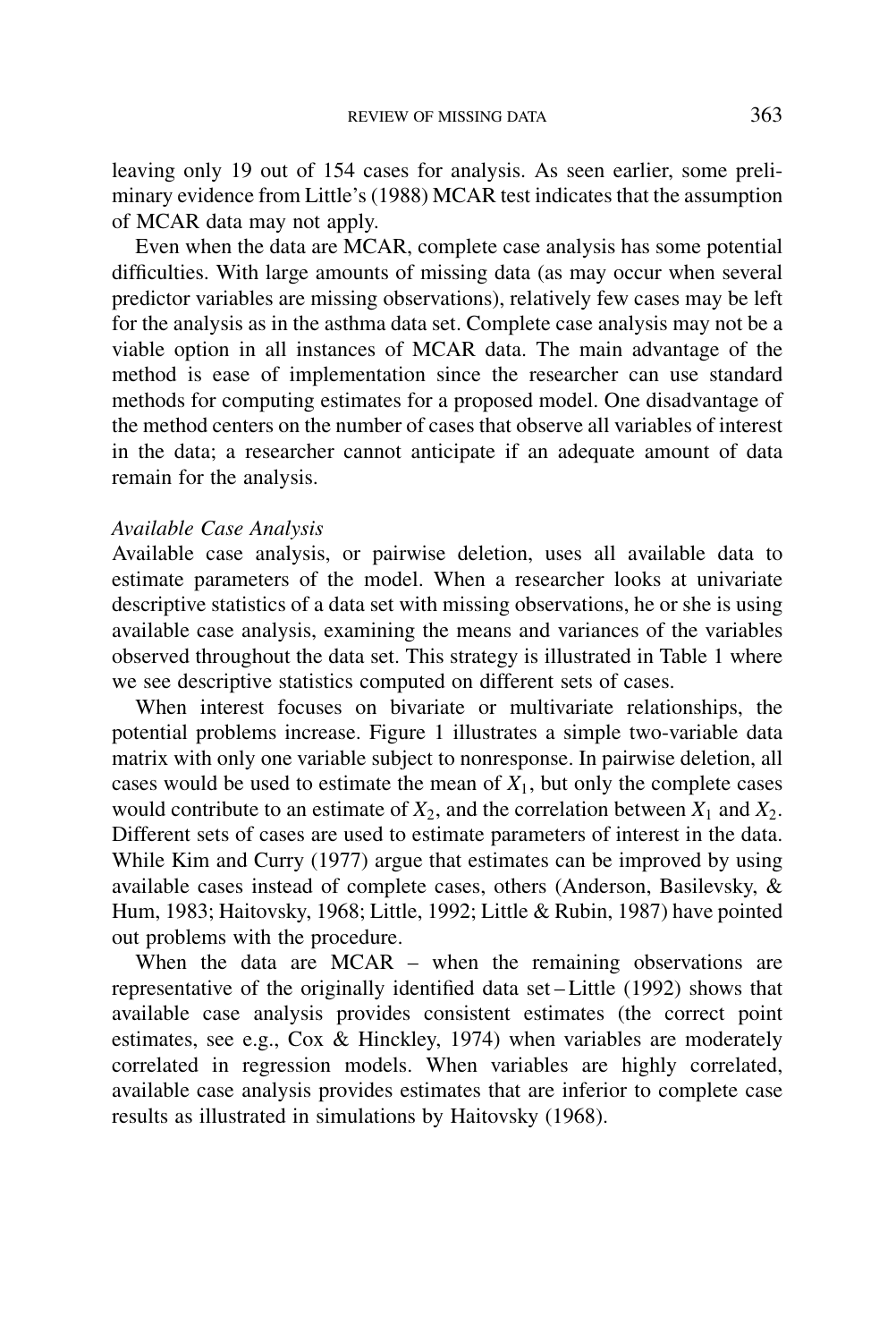

 $n - m$  Cases with observations on  $x_1$ 

**Available Case Estimates:** 

$$
\overline{x}_1 = \sum_{i=1}^n x_{1i}
$$
\n
$$
\overline{x}_2 = \sum_{i=1}^m x_{2i}
$$
\n
$$
s_1^2 = \frac{\sum_{i=1}^m (x_{1i} - \overline{x}_1)^2}{n-1}
$$
\n
$$
s_2^2 = \frac{\sum_{i=1}^m (x_{2i} - \overline{x}_2)^2}{m-1}
$$
\n
$$
r_{xy}^2 = \frac{1}{m-1} \frac{\sum_{i=1}^m (x_{1i} - \overline{x}_{1(m)}) (x_{2i} - \overline{x}_2)}{s_{1(m)} s_2}
$$

where  $\bar{x}_{1(m)}$  and  $s_{1(m)}$  are the mean and standard deviation of  $x_1$  calculated from the  $m$  complete cases.

Fig. 1. Illustration of missing data restricted to one variable.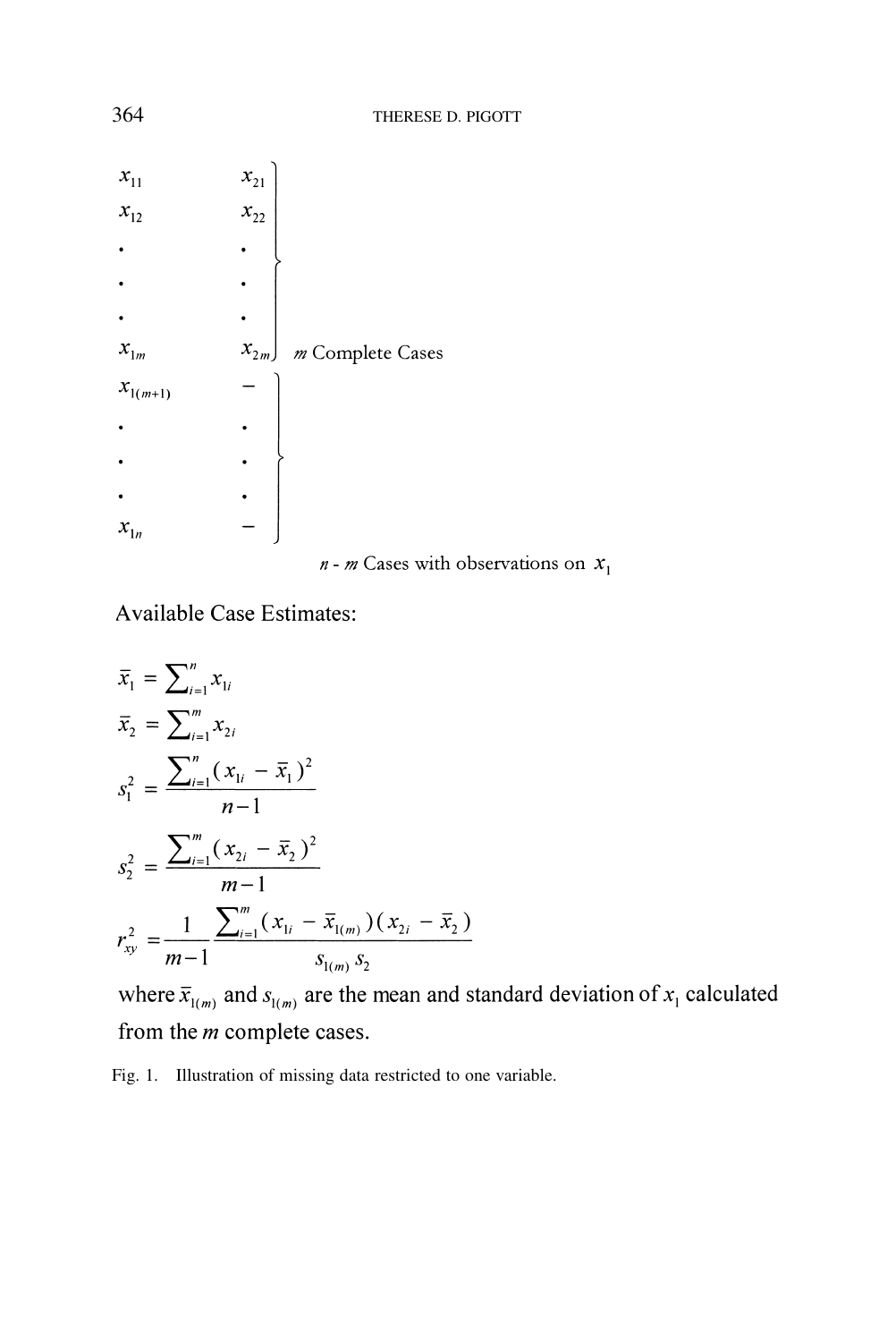Another difficulty is that available case analysis can produce estimated covariance matrices that are implausible, such as estimating correlations outside of the range of  $-1.0$  to 1.0. Errors in estimation occur because of the differing numbers of observations used to estimate components of the covariance matrix as illustrated in Figure 1 above. The relative performance of complete-case analysis and available case analysis, with MCAR data, depends on the correlation between the variables; available case analysis will provide consistent estimates only when variables are weakly correlated. The major difficulty with available case analysis lies in the fact that one cannot predict when available case analysis will provide adequate results, and is thus not useful as a general method.

#### Single-Value Imputation

In order to preserve the number of cases originally identified for the review, some researchers fill in the missing value with a plausible one, such as the mean for the cases that observe the variable. The analyst continues with the statistical method as if the data are completely observed. While this strategy allows the inclusion of all cases in a standard analysis procedure, replacing missing values with a single value changes the distribution of that variable by decreasing the variance that is likely present.

Little (1992) points out that while mean imputation results in overall means that are equal to the complete case values, the variance of these same variables is underestimated. This underestimation derives from two sources. First, filling in the missing values with the same mean value does not account for the variation that would likely be present if the variables were observed. The true values probably vary from the mean. Second, the smaller standard errors due to the increased sample size do not adequately reflect the uncertainty that does exist in the data. A researcher does not have the same amount of information present when some cases are missing important variables as he or she would have with completely observed data. Bias in the estimation of variances and standard errors are compounded when estimating multivariate parameters such as regression coefficients. Under no circumstances does mean imputation produce unbiased results.

## Recommendations Concerning Widely Used Methods

Only complete case analysis provides valid estimates under the least number of conditions, and is thus applicable to a wider range of situations than available case analysis. Complete case analysis requires the assumption of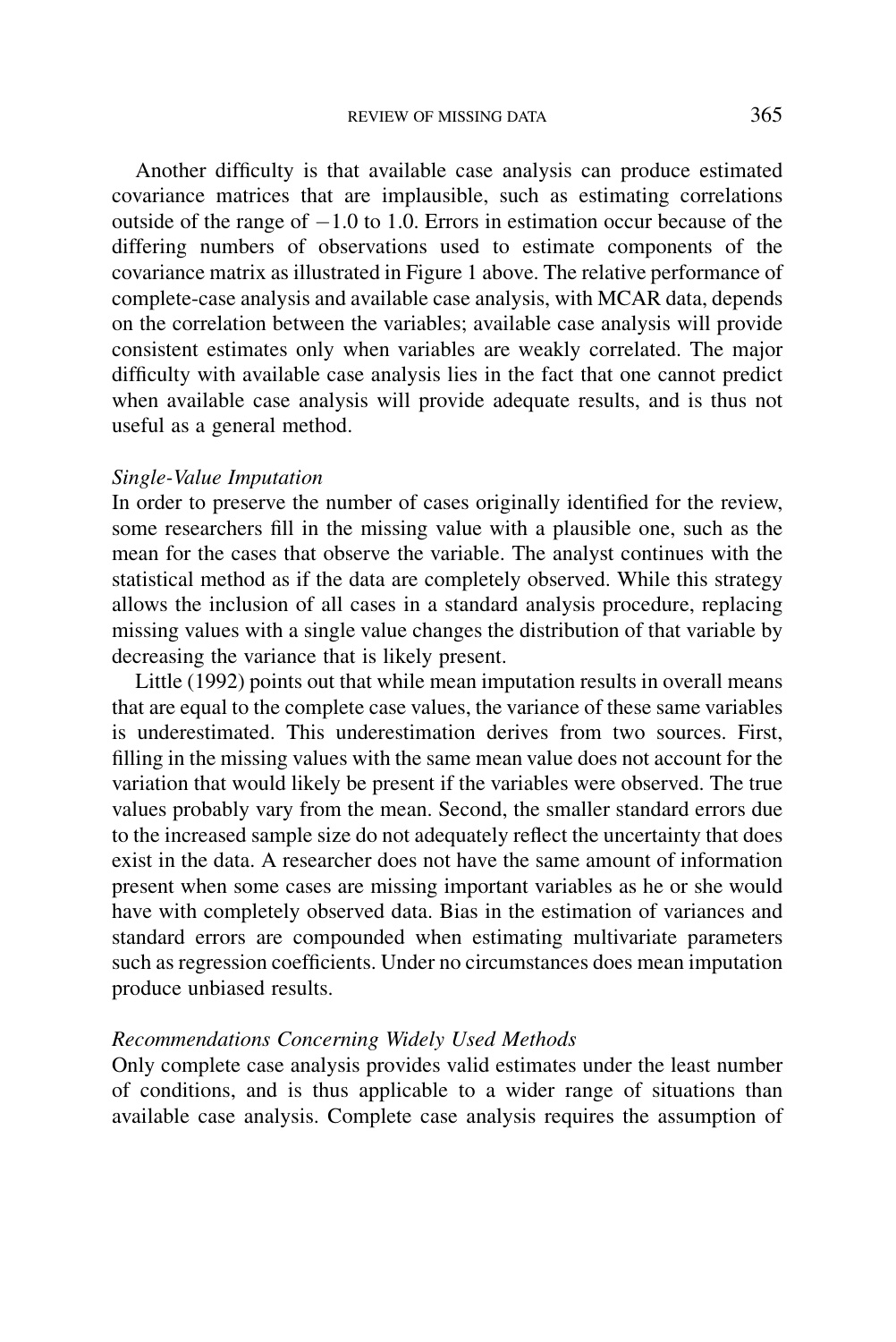MCAR data, and enough complete cases to estimate the desired model. While available case analysis produces valid estimates with MCAR data, its properties are dependent on the magnitude of the correlations that exist between variables, thus limiting the method's applicability. Available case analysis also potentially produces invalid estimates due to the varying samples used to estimate parameters. There exist no systematic methods for determining when invalid estimates can occur with available case analysis, again limiting how generally the method can be applied. Mean imputation cannot be recommended under any circumstances.

## Model-Based Methods for Multivariate Normal Missing Data

When a researcher decides that complete case or available case analysis will not provide adequate results, the researcher has alternative analysis procedures that come with the price of added assumptions about the distribution of the data and the nature of the missing data mechanism. The methods described in this section are called model-based methods since the researcher must make assumptions about the joint distribution of all variables in the model (including both outcomes and predictors). The discussion of the methods in this section is necessarily conceptual. Several works such as Little and Rubin (1987) and Schafer (1997) provide detailed and elegant treatments of the theory and analysis of missing data. The interested reader is referred to these references for the full exposition of the statistical theory underlying these methods. My goal is to introduce researchers to two model-based methods based on the multivariate normal distribution, and to provide suggestions for how a researcher might implement and interpret these methods. The major advantage of these two methods is that given the assumptions, the results obtained apply to a broader range of contexts with fewer conditions than the methods of the previous section. Though model-based methods require more complex computations, the availability of software in the near future should allow wider use.

The two model-based methods for missing data described in this section are maximum likelihood using the EM algorithm, and multiple imputation. The methods share two assumptions: that the joint distribution of the data is multivariate normal, and that the missing data mechanism is ignorable. Assuming that the data are multivariate normal is different from our typical assumptions about the relationship between an outcome variable and several predictor variables. For example, in a linear regression analysis, we assume that the outcome variable is univariate normal conditional on the values of the fixed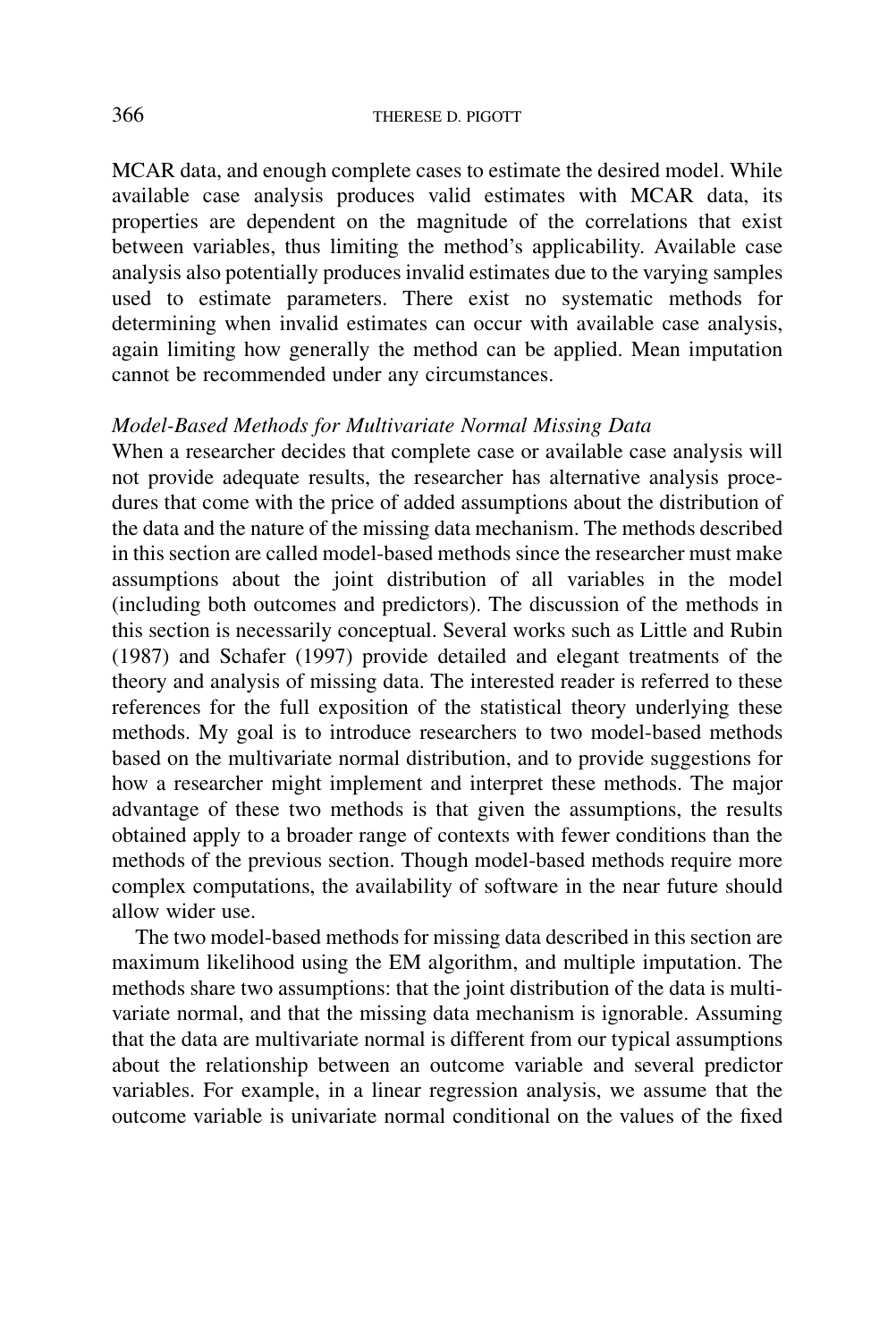predictors. For the model-based methods discussed here, we assume that the joint distribution of all variables, including outcomes and predictors is multivariate normal. Multivariate normal distributions have the advantage that any marginal, conditional distribution, such as that for predictor  $X_1$ , is a normal distribution conditional on all other variables in the model including the outcome variable, a property utilized in the estimation procedures. A disadvantage of the multivariate normal assumption concerns the inclusion of categorical variables. When nominal data are included in the model, we need to assume that these variables are completely observed, and that the remaining continuous variables are multivariate normal conditional on these categorical variables.

As discussed in a previous section, the assumption of an ignorable response mechanism requires MAR data. The assumption of an ignorable response mechanism is less restrictive than the assumption of MCAR data needed in complete-case analysis. The difficulty researchers have, however, lies in gathering empirical evidence about the response mechanism. The best we can do as researchers is to examine the sensitivity of results to different assumptions about the response mechanism. Comparing results from complete-case analysis and model-based methods may provide clues about the nature of the data. Even without direct evidence of MAR, the two model-based methods do have the advantage of using all information available in the data, a property that makes available case analysis seem reasonable. The next two sections provide a conceptual overview of two model-based methods for multivariate normal data.

## Maximum Likelihood Methods Using the EM Algorithm

One method for estimating unknown parameters of a model is the use of maximum likelihood. When a researcher has complete data, quantities such as the mean and linear regression coefficients are easily computed, and are maximum likelihood estimates, based on maximizing the likelihood of the observed data. The same principle holds when missing data occur; we can base estimation on the likelihood of the observed data. The difficulty lies in specifying the likelihood of the observed data. The likelihood of the observed data is more complex when missing data occur than in our usual data analysis situation, and there is no simple solution to the problem of finding an estimate that maximizes the likelihood of the observed data. However, Dempster, Laird, and Rubin (1977) proposed the use of an iterative solution, termed the EM algorithm, to find the estimate of a parameter (such as the means and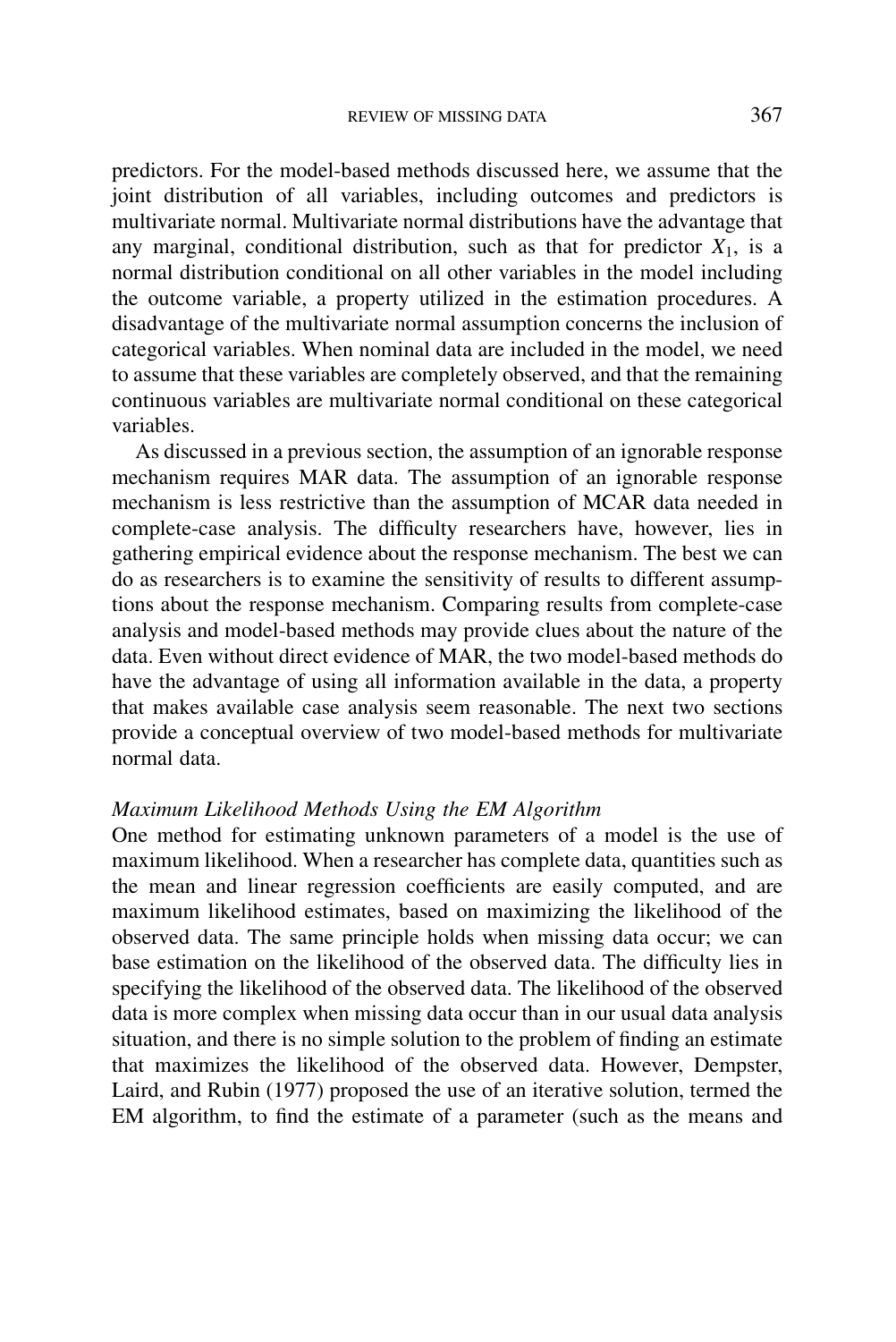covariance matrix) when closed form solutions to the maximization of a likelihood are not possible. Both Little and Rubin (1987) and Schafer (1997) provide the theory of the EM algorithm for missing data analysis assuming multivariate normal data. Here, I will provide a conceptual overview of the concepts.

When missing data occur, the observed data likelihood is difficult to maximize. For example, when we have completely observed data, the maximum likelihood estimate of the mean is the sum of the values of a particular variable divided by the sample size. When some values of that variable are missing, we do not know the value of the sum, and thus cannot compute the value of the estimate of the mean. The EM algorithm splits up the problem into two estimation problems. For the first estimation, imagine that we knew the value of the population mean and variance. With the value of the population mean and variance, we have the specification of the population distribution. From the population distribution, we could estimate the expected value of the sum of a variable, which is the mean of the variable multiplied by the number in the sample. For the second estimation problem, if we knew the value of the sum of a variable, we could get an estimate of the population mean (and with the sums of squares and crossproducts, we could get the covariance matrix). The estimation or E-step of the EM algorithm computes the expected value of the sum of the variables with missing data assuming that we have a value for the population mean, and variance-covariance matrix. The maximization, or Mstep, uses the expected value of the sum of a variable to estimate the population mean and covariance. The process cycles back and forth until the estimates do not change substantially. In each step, we assume that we know one of the two unknown pieces of information (e.g., either the value of the population mean we are estimating, or the sum of the variable), and then compute the other parameter.

Maximum likelihood methods for missing multivariate normal data focus on the estimation of the parameters of the observed data, namely the mean vector and variance-covariance matrix. Because we assume the data multivariate normal, we can utilize the well-known properties of conditional normal distributions to estimate the expected values of the sums and crossproducts of the variables. Using maximum likelihood with the EM algorithm does not result in values for individual missing variables. The researcher obtains estimates for the means and the variance-covariance matrix of the variables of interest, and then uses these parameter estimates to obtain model parameters such as the coefficients of a linear regression model.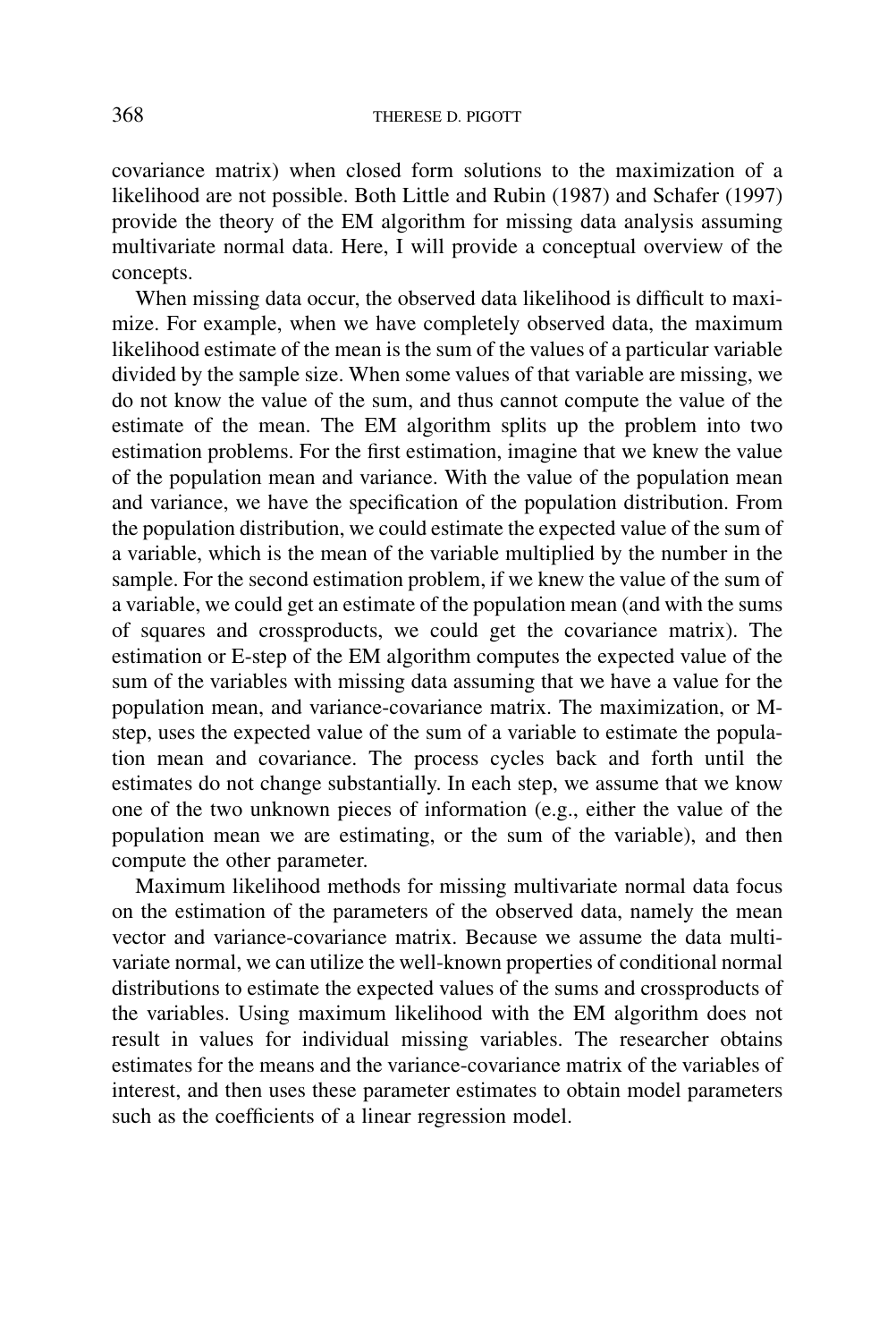As the reader may guess, estimation of parameters using the EM algorithm requires some specialized computing. Both BMDP (Dixon, 1992) and SPSS (1999) have modules that compute the maximum likelihood estimates of the mean vector and covariance matrix of a multivariate normal data set. The program NORM written by Schafer (1999) also computes the maximum likelihood estimates. The one major difficulty with all of the above-mentioned programs is the computation of the standard errors of estimates (such as the standard error of the mean). Testing whether a mean is significantly different from zero, for example, requires an estimate of how accurate our estimate is. In maximum likelihood theory, the negative second derivative of the observed data loglikelihood is needed to obtain standard errors of the estimated mean vector and covariance matrix. This quantity requires algebraic analysis to compute, and is unique to every set of multivariate data. Another method for obtaining the standard errors of parameters when missing data occur has been suggested by Meng and Rubin (1991). Meng and Rubin's method entails adding steps to the EM algorithm code, and requires specialized computing knowledge. Unfortunately, the standard errors given in BMDP and SPSS are not those computed using the negative second derivative nor the process suggested by Meng and Rubin. Without adding to the EM code, the best a researcher can do is to examine maximum likelihood estimates with a conservative estimate of standard errors such as those obtained from complete case analysis. The computation difficulties and inability to compute standard errors does limit the usefulness of this method.

## Multiple Imputation with Multivariate Normal Data

Multiple imputation avoids two of the difficulties associated with maximum likelihood methods using the EM algorithm. With multiple imputation, a researcher will use standard methods of analysis once imputations are computed, and can easily obtain standard errors of estimates. Though specialized computing is required in multiple imputation, the method provides much more flexibility than in the method described in the previous section. Rubin (1987, 1996) and Schafer (1997) provide comprehensive discussions of the statistical theory of multiple imputation, as well as several examples of its use. The discussion here will be conceptual, and the reader is urged to examine these texts for more detailed information.

In multiple imputation, the researcher generates several possible values for each missing observation in the data in order to obtain a set of three or more parallel completed data sets. Using standard analysis procedures, the resear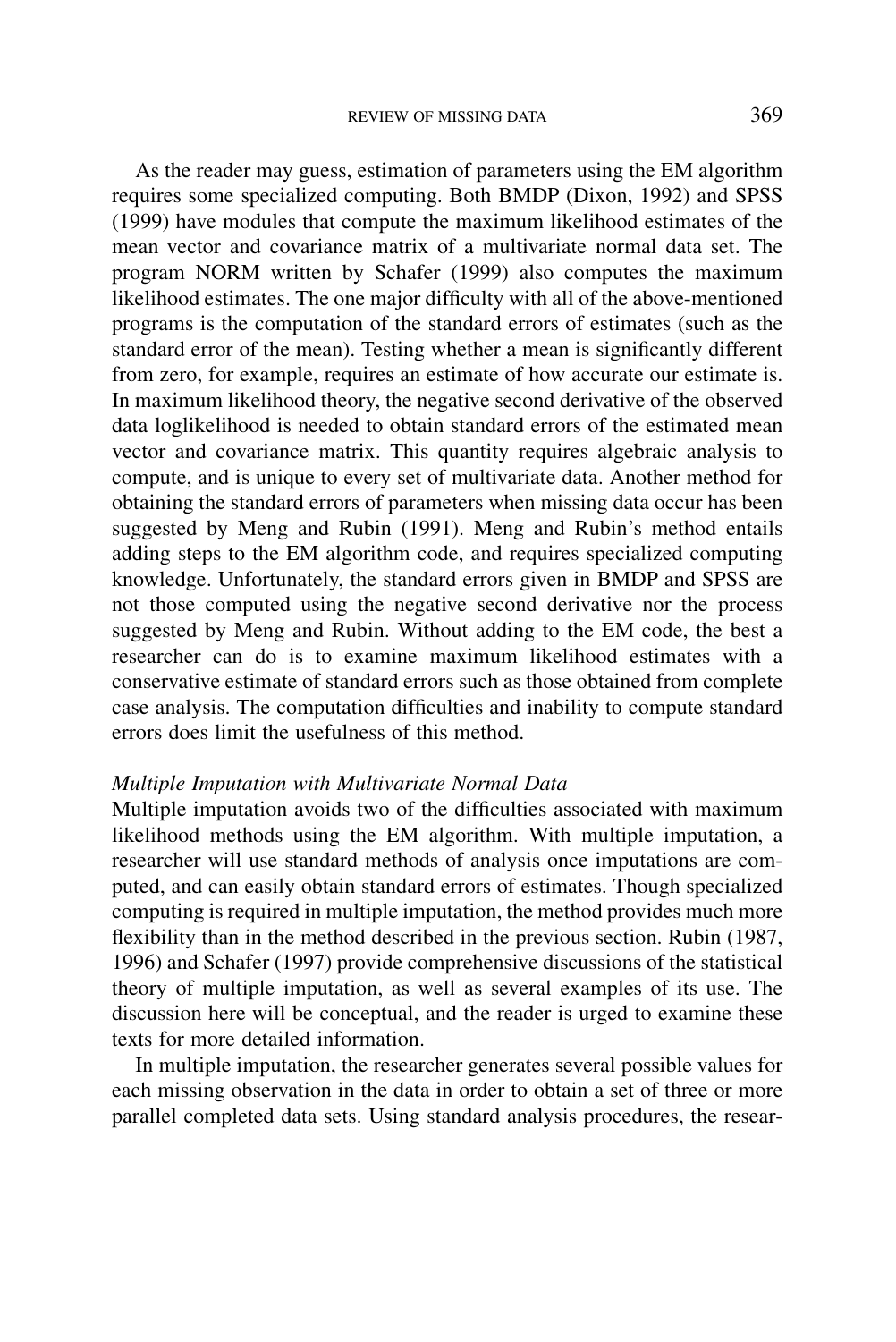cher analyzes each completed data set, and then combines these estimates to obtain the multiply-imputed estimates. Thus, multiple imputation has two stages: the generation of the parallel completed data sets, and the computation of the multiply-imputed estimates. The major work involved in multiple imputation involves generating possible values for each missing observation.

The set of possible values for missing observations are based on the distribution of the data, in this case the multivariate normal. Unlike maximum likelihood, the goal of multiple imputation is to obtain estimates of the missing values rather than the expected values of the sufficient statistics. Estimates of missing values are obtained by simulating random draws from the distribution of the missing variables given the observed variables. Distributions of the data are derived from Bayesian theory, so that the researcher samples values from the posterior probability distribution of the missing values given the observed variables. Assuming a multivariate distribution, a distribution whose properties are well-known, provides a way to posit the distribution of a variable missing observations, and then to draw random samples from that distribution as possible values for the missing value. As in maximum likelihood, the posterior probability distribution of the missing variables given the observed variables is complex, and requires a twostep algorithm, referred to as data augmentation, with a logic similar to that of the EM algorithm.

As in maximum likelihood with the EM algorithm, we are interested in estimating the parameter of the joint distribution of the data, such as the mean vector and covariance matrix. If we knew the values of the missing observations, we could easily estimate  $\theta$  using well-known estimates (such as the sum of a variable divided by the sample size for the mean). Similarly, if we knew all the means and covariance matrix, then we could specify the marginal distribution of the missing values given the observed data, and sample plausible values for the missing data from that distribution (akin to drawing names out of a hat). The first step of the estimation process is to assume  $\theta$  is known, and to sample values for the missing observations from the conditional distribution of the missing data given the observed data and the current estimate of  $\theta$ . The second step is to assume that we have complete data, and re-estimate  $\theta$ . The estimation procedures cycle back and forth between these two steps.

The discussion above represents a simplistic view of the estimation process. Schafer (1997) and Tanner (1993) discuss methods for data augmentation in detail. Data augmentation requires several hundred and sometimes thousands of iterations before one can begin to save completed data sets for analysis.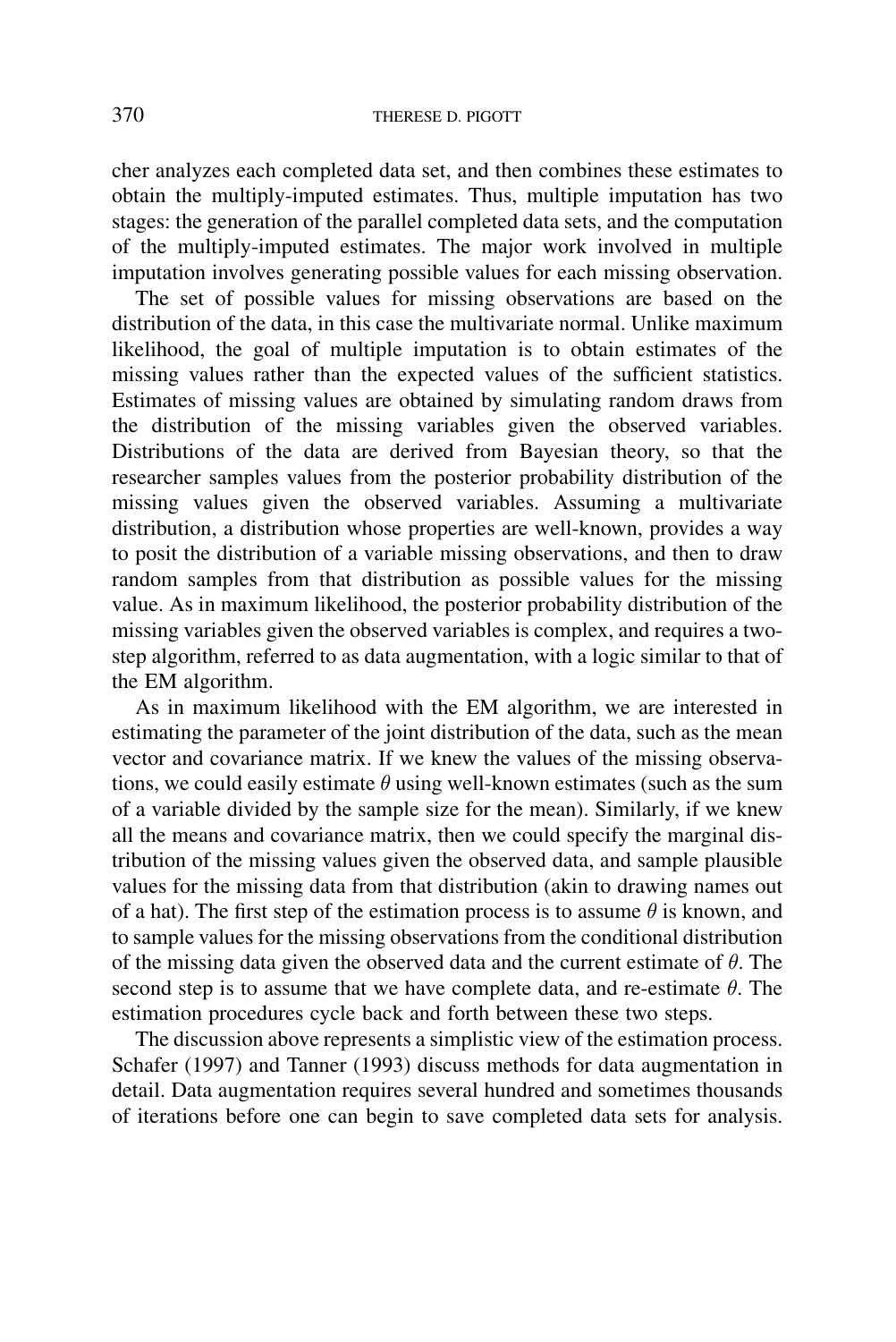Each iteration of the data augmentation algorithm as implemented in the example of this paper generates one completed data set, so that the researcher may go through thousands of iterations to obtain three to five completed data sets for analysis. The number of iterations needed in a given application depends on the fractions of missing data in any given analysis. Schafer (1997) provides a number of convergence diagnostics that help a researcher assess whether the number of iterations is sufficient; these diagnostics will be illustrated in the example.

A second issue centers on the number of completed data sets needed for multiple imputation. Schafer (1997) discusses why  $m = 5$  completed data sets typically result in unbiased estimates. Once the researcher has the  $m$ completed data sets, he or she performs the targeted statistical analysis on each data set separately, obtaining m estimates of the parameters of the model. These parameters may be regression coefficients of a linear model, the means and covariance matrix of the data, or any other set of model parameters. These estimates are combined using rules discussed by both Rubin (1987) and Schafer (1997). Schafer (1999) provides a stand-alone program, NORM, that will generate the multiple imputations for a multivariate normal data set. The researcher inputs these data sets into another statistical computing program of the researcher's choice, obtaining m estimates of the target parameters. The researcher then inputs the *m* estimates of the model parameters into the NORM program, and can obtain the multiply-imputed estimates along with the standard errors of these estimates.

The assumptions of multivariate normality and an ignorable response mechanism apply to multiple imputation as well as maximum likelihood using the EM algorithm. The same difficulties apply as well; the multivariate normal assumption makes the use of non-ordered categorical variables problematic, and evidence about the ignorability of the response mechanism is difficult to obtain. Again, comparing results from several analyses may provide clues about the nature of the data. Multiple imputation provides an added feature. A researcher could generate imputations using alternative assumptions about the response mechanism generating imputations using a censoring mechanism, for example. Though this strategy may require specialized computing, the researcher could systematically examine the sensitivity of results to assumptions about the nature of the missing data mechanism.

How do the results of multiple imputation and maximum likelihood with the EM algorithm compare? Both multiple imputation and maximum likelihood are based on the likelihood theory. Multiple imputation results do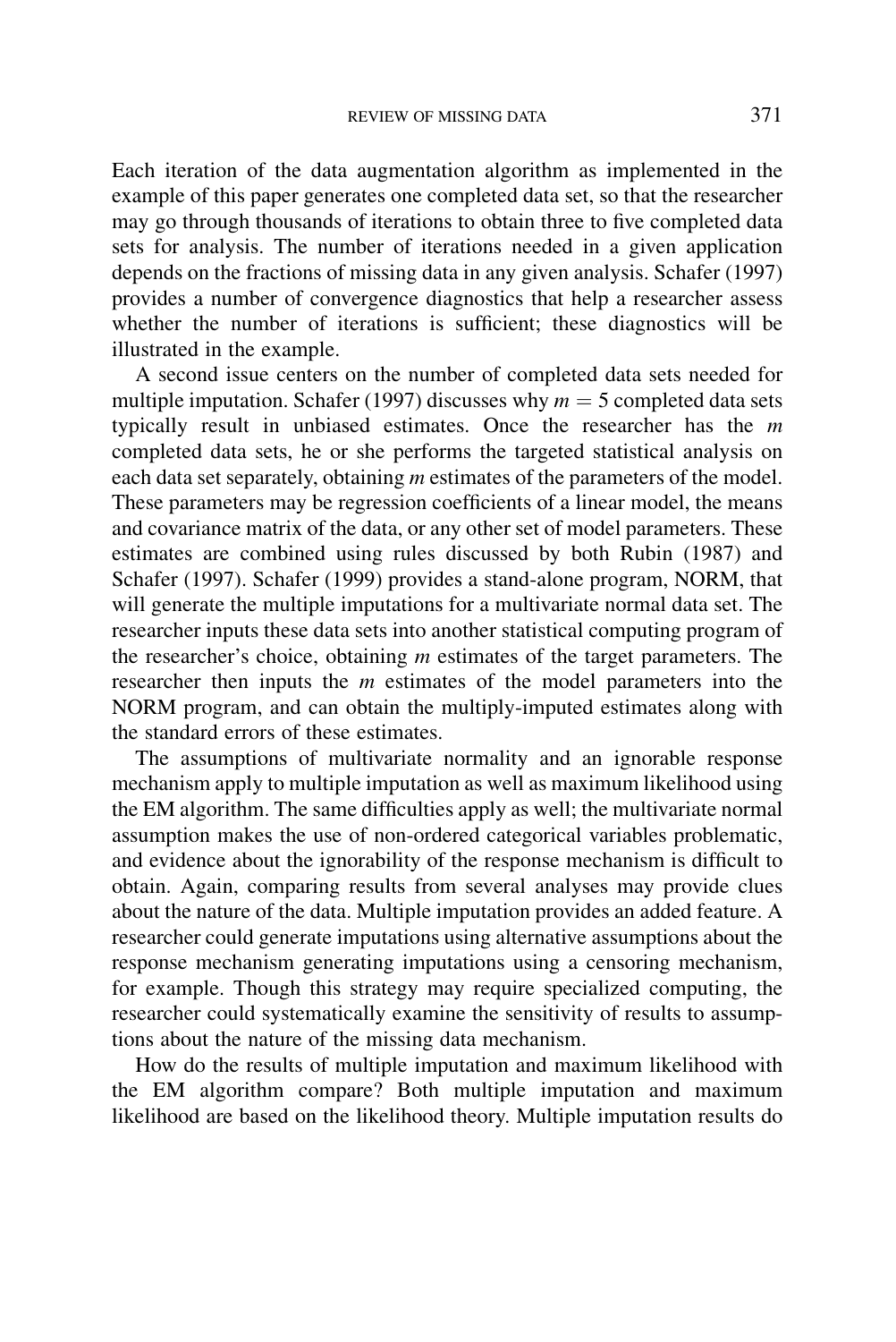converge to the maximum likelihood results given the data model used for both is the same. Computationally, multiple imputation is easier to implement with the introduction of specialized computer packages as well as planned modules in both SPSS and SAS (Barnard, 2000). Analytically, multiple imputation provides more flexibility. Maximum likelihood with the EM algorithm results in point estimates of the mean vector and variancecovariance matrix. Any subsequent analysis of the data, such as estimating parameters of a linear regression model, are computed as functions of these means and variances. Multiple imputation results in completed data sets so that the analysis consists of performing standard analyses on more than one data set, and then combining those estimates into multiply-imputed estimates. From these multiple imputation data sets, one can conduct different analyses. Thus, multiple imputation is particularly useful in large public use data sets; once imputations are performed, different analysts can use the data to explore different models. As Barnard (2000) points out, multiple imputation separates the task of imputing the data from analyzing the completed data sets so that researchers using the data do not have to handle difficulties from the missing data as well as analyze the data.

While multiple imputation appears the most promising of current missing data methods, Rubin (1996) critically reflects on the use of multiple imputation over the past 20 years. Some criticisms of the method center on the amount of computing and analysis time. Analyzing five sets of data is certainly more costly than one analysis, and the method does require specialized software. A more critical assessment comes from Fay (1991, 1992, 1993, 1994, 1996) and is also addressed by Meng (1994). Fay focuses on the use of multiple imputation in large, public-use data sets where the person imputing the data is separate from the analyst. Whatever model the analyst fits using the imputed data sets must be congenial to (must include the same variables) as the model used by the person who originally imputed the data. As Rubin (1996) notes, the model used to generate the multiple imputations should include all the variables likely to be used in subsequent analyses. The statistical literature on missing data continues to grow, and we in the social sciences are bound to have more tools at our disposal in the future.

## Data Analysis Examples using Complete Cases, Maximum Likelihood and Multiple Imputation

For the example, I use the asthma study data as described in Tables 1 and 2. The analysis examines the relationship of a student's self-efficacy in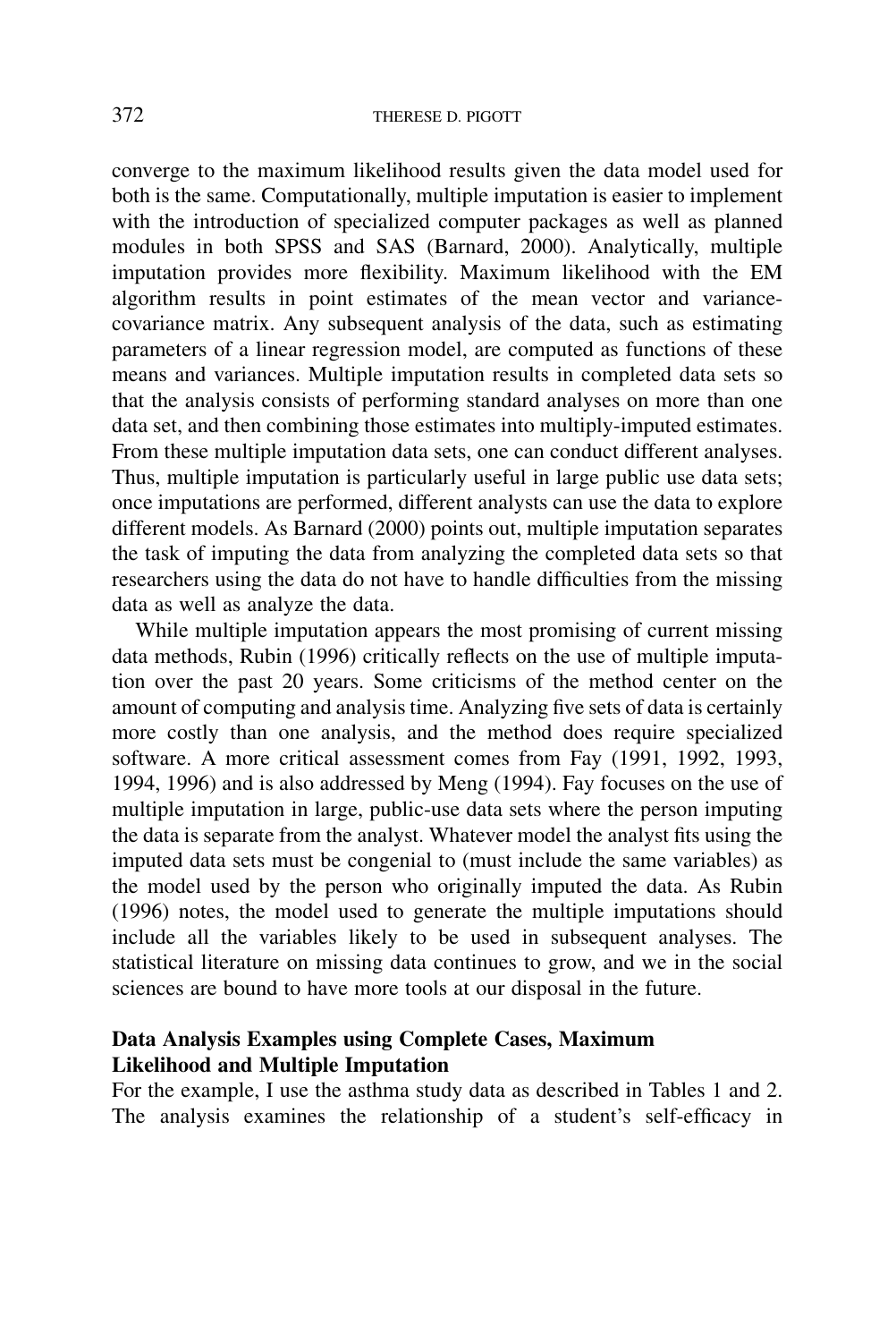controlling their asthma (Belief) and the following predictors: participation in the treatment or control group (Group), self-rating of symptom severity for a 2-week period post-treatment (Symsev), reading test score on a state standardized test (Reading), age of child in years (Age), gender of child (Gender), and number of allergies reported by child's parent (Allergy).

## Complete and Available Case Analyses

As illustrated in Table 2, there are 19 cases with complete data on all the variables of interest. When we use a statistical package like SPSS, the default procedure when missing data occurs is listwise deletion, so that only the 19 cases are used for the analysis. The complete case results are given in the first two columns of Table 3. The regression coefficients for the intercept and Reading are significantly different from zero at  $p < 0.05$ ; Group, Symsev and Age have regression coefficients that are significantly different from zero at  $p < 0.10$ . Each Reading grade equivalent score increase is associated with almost one-half of a point increase on the Belief scale. The students in the control group tend to score one-half of a point lower than treatment students on the Belief scale, indicating a moderate effect of the treatment in raising self-efficacy levels while controlling for all other variables. Those with more severe symptoms also score lower. Students whose average symptom ratings were higher (indicating more severe symptoms) over the course of the 2 weeks after treatment tended to have a lower score on self-efficacy. Age has a puzzling relationship with Belief score; older children tend to score lower on the Belief scale than younger children. The correlation between Reading score and Age is 0.658, a fairly large correlation. The negative coefficient could relate to collinearity between Reading score and Age, though the two variables are not perfectly correlated. From Table 1, we see that the grade equivalent Reading scores for the students in the sample span a wider range (1st through 8th grades) while the age range would imply students in the third through ninth grades. Many students are not reading at their grade level.

The available case analysis, presented here for comparison, provides a different set of model estimates. None of the predictors are significantly different from zero. The  $R^2$  value is given as 0.215, with an adjusted  $R^2$  of  $\sim$  0.147, an implausible value. The available case results would seemingly not fit the data well. Inferences about the model from this analysis would also lead to differences from the complete case model. For example, the treatment group difference is no longer close to statistical significance, and Reading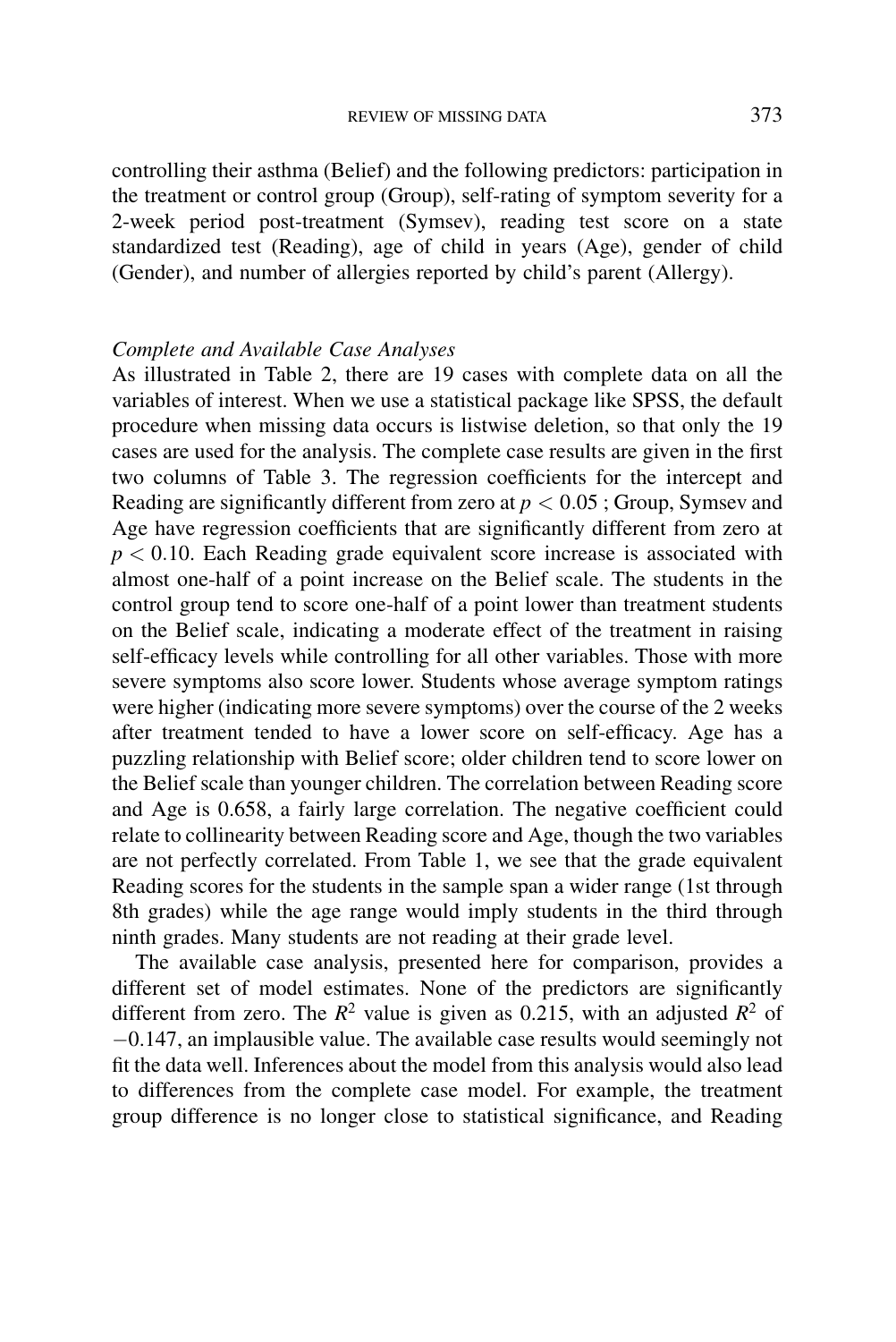|  |  |  | Table 3. Results. |
|--|--|--|-------------------|
|--|--|--|-------------------|

|           |          | Available Case<br>Complete Case<br>Analysis<br>Analysis<br>$(N = 19)$<br>$(N = 19)$ |          |       | Maximum Likelihood<br>Analysis<br>$(N = 154)$ |       | Multiple Imputation<br>Analysis<br>$(N = 154)$ |       |                |
|-----------|----------|-------------------------------------------------------------------------------------|----------|-------|-----------------------------------------------|-------|------------------------------------------------|-------|----------------|
| Variable  | B        | SE B                                                                                | B        | SE B  | B                                             | SE B  | B                                              | SE B  | $%$ Mis. Info. |
| Intercept | $4.617*$ | 0.838                                                                               | $3.794*$ | 1.219 | 4.083                                         | 0.362 | 3.994*                                         | 0.412 | 24.0           |
| Trt group | $-0.550$ | 0.276                                                                               | $-0.038$ | 0.388 | $-0.132$                                      | 0.112 | $-0.119$                                       | 0.123 | 17.7           |
| Symsey    | $-0.315$ | 0.161                                                                               | $-0.485$ | 0.503 | $-0.480$                                      | 0.144 | $-0.498*$                                      | 0.147 | 1.6            |
| Reading   | $0.409*$ | 0.096                                                                               | 0.171    | 0.132 | 0.218                                         | 0.039 | $0.201*$                                       | 0.046 | 40.7           |
| Age       | $-0.211$ | 0.115                                                                               | $-0.025$ | 0.139 | $-0.089$                                      | 0.043 | $-0.067$                                       | 0.053 | 41.8           |
| Gender    | 0.198    | 0.189                                                                               | 0.053    | 0.364 | 0.084                                         | 0.104 | 0.046                                          | 0.110 | 10.6           |
| Allergy   | $-0.005$ | 0.057                                                                               | 0.018    | 0.099 | 0.063                                         | 0.029 | 0.045                                          | 0.053 | 75.6           |

THERESE D. PIGOTT THERESE D. PIGOTT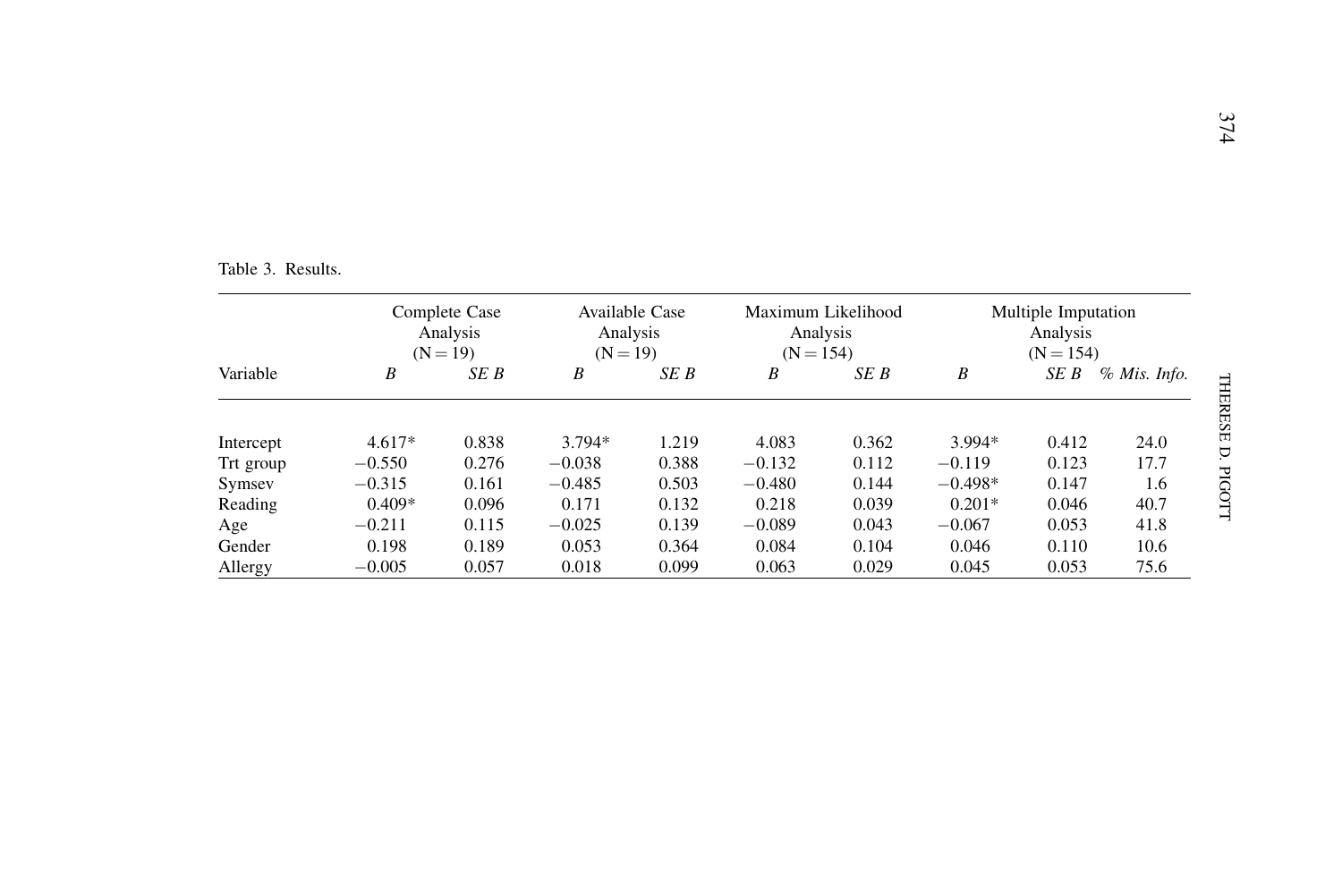level is not associated with Belief score. All of the standard errors for the regression coefficients are larger than in the complete case analysis.

## Checking the Multivariate Normality Assumption

For the two model-based procedures, we need to assume that the data are multivariate normal, and that the response mechanism is ignorable. To examine the normality assumption, Figure 2 shows the histograms of each of the continuous variables. Three of the predictors  $-A$ ge, Reading and Allergy  $$ all have fairly normal distributions. The histograms for both Symsev and Belief are skewed. Both variables suffer from range restrictions. Many of the students did not experience symptoms in the 2 weeks post-treatment, while a few did have active asthma episodes. The opposite was true for the belief scale. On average, most students rated their self-efficacy for handling their asthma as high; the average item rating was close to the maximum value of 4, meaning that students felt much confidence in handling their symptoms. The two categorical data variables in the data, Group and Gender are completely observed. Within the four cells defined by these two variables, we need to assume that the variables have normal distributions, or in other words, that variables in the model must have normal distributions conditional on these two variables. The histograms by Group and Gender are similar to those presented in Figure 2.

#### Results Using Maximum Likelihood with the EM Algorithm

I used the program NORM (Schafer, 1999), to obtain the maximum likelihood estimates of the mean and correlation matrix. Alternatively, one could also use BMDPAM (Dixon, 1992) or SPSS Missing Values Analysis (SPSS, 1999) to compute the maximum likelihood estimates of the mean and covariance matrix. After obtaining the maximum likelihood estimates, I used SPSS (1999) to estimate the parameters of the linear regression model from the mean vector and correlation matrix. The SPSS syntax for computing the regression estimates from the mean vector and correlation matrix is given in the Appendix.

The middle right two columns of Table 3 provide the maximum likelihood estimates for the linear model and the standard errors obtained from SPSS. Note that the standard errors for the estimates will be biased, since they are not based on the negative second derivative of the loglikelihood, nor do they use Meng and Rubin's (1991) SEM algorithm. The standard errors are computed as if the mean and correlation matrix imported into the regression module are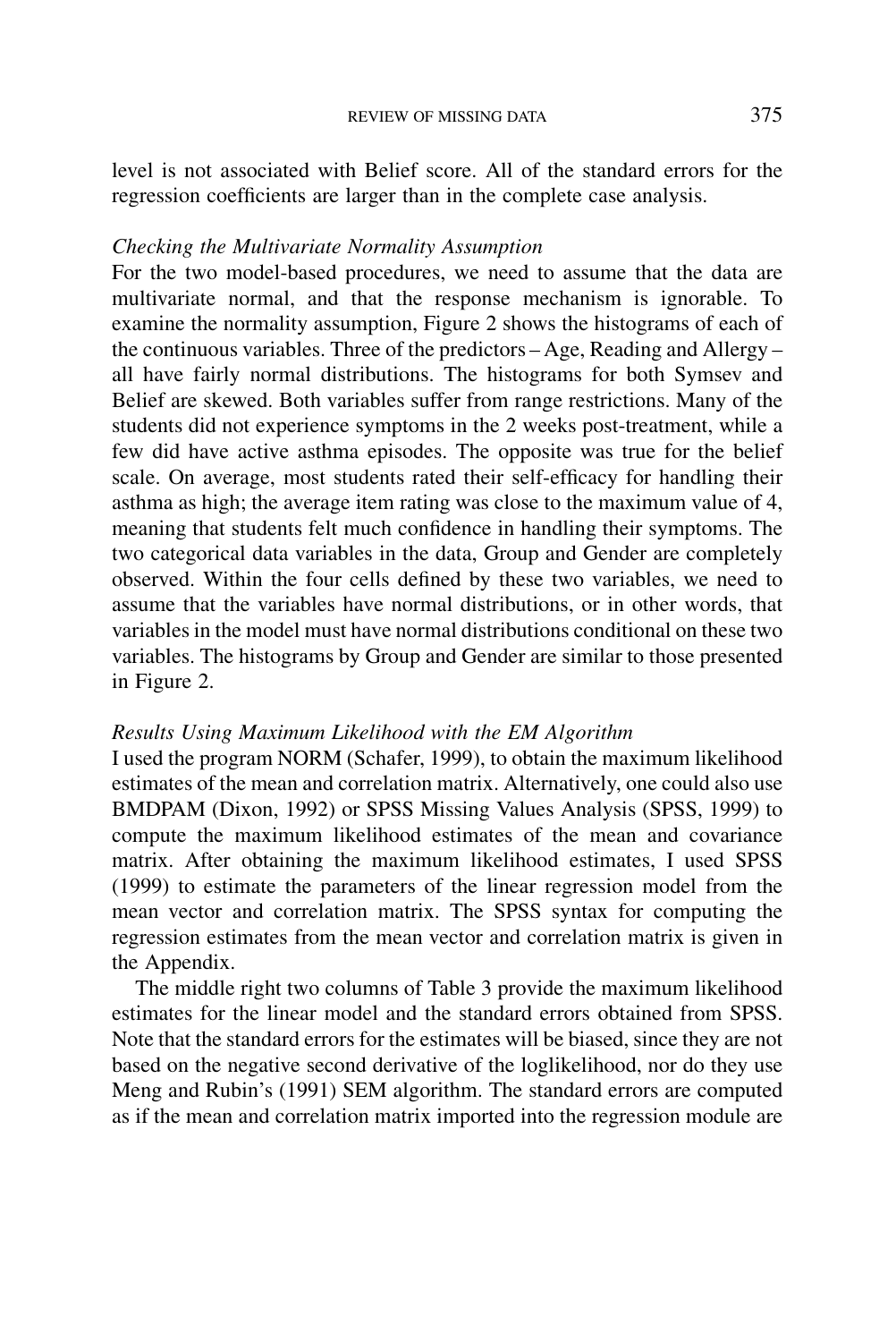







Std. Dev = 1.60  $Mean = 10.6$ 

 $N = 152.00$ 

 $14.0$ 

 $13.0$ 



Fig. 2. Histograms of variables

 $10.0$ 

 $11.0$ 

 $12.0$ 

 $10<sub>1</sub>$ 

 $\pmb{\mathtt{o}}$ 

 $8.0$  $9.0$ 

AGE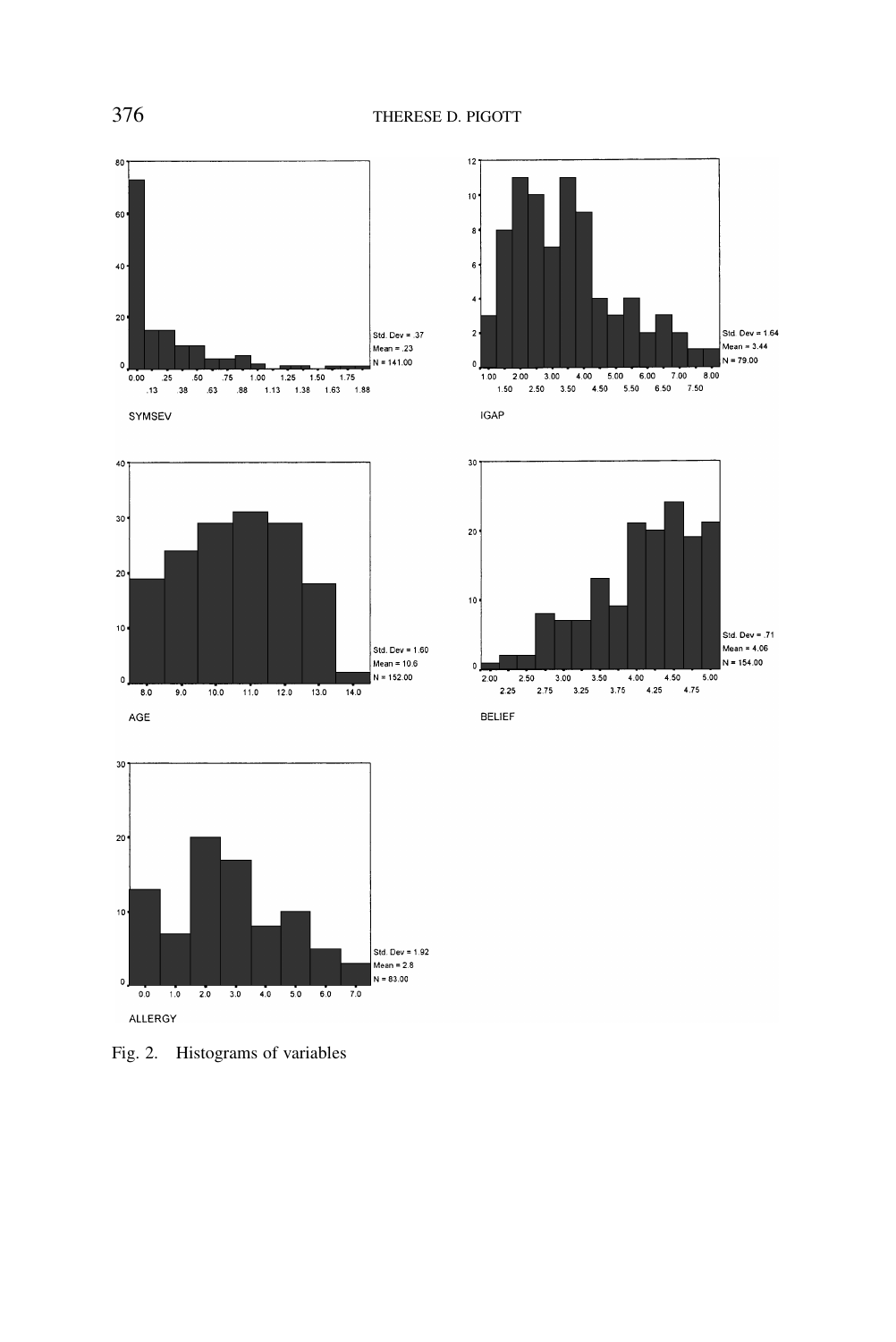from a complete data set. Looking at Table 3, we see that the standard errors computed by the standard regression program are smaller than from the complete case analysis given that the errors are computed with 154 cases. We could utilize the more conservative standard errors from complete cases to give a rough approximation of which estimates are significantly different from zero. This standard would suggest that the intercept, Symsev, and Reading may have associations with Belief that are worth interpretation. The maximum likelihood estimates suggest a somewhat stronger relationship between ratings of symptom severity and self-efficacy; every increase in average ratings of severity of symptoms results in an almost one-half of a point decrease in selfefficacy beliefs. Reading score is moderately related to self-efficacy beliefs though the magnitude of the relationship is about half of that estimated by the 19 complete cases. Using maximum likelihood, we do not find a significant difference between the treatment and control groups though the direction of the difference favors the treatment. Age is not associated with Belief score in the maximum likelihood analysis.

#### Multiple Imputation Results

For multiple imputation, I used Schafer's (1999) NORM program. At present, only Schafer's program provides multiple imputation that is based on the statistical theory discussed in Schafer (1997). As Schafer (1997) and Tanner (1993) discuss, the data augmentation procedures used to compute the multiple imputations can produce sample estimates that are correlated with each other in early rounds of iterations, before estimates converge. Researchers using data augmentation must check the correlations between adjacent iterations to ensure independent samples are obtained, and must allow the algorithm to run for several hundred iterations. After 20,000 iterations of data augmentation using a noninformative prior distribution, estimates from adjacent iterations for Allergy were still highly correlated indicating that the data augmentation algorithm had not converged. Schafer (1997) discusses the uses and interpretations of the diagnostic plots in detail. Looking at Table 2, we see that almost half of the cases are missing an observation for Allergy. As suggested by Schafer (1997), I then standardized all the variables in the data set to have a standard normal distribution, and then used a ridge prior, what in Bayesian terms is called a weak prior. Using this prior distribution can stabilize the estimation procedures. After 20,000 iterations, the adjacent estimates of all the variables including Allergy showed little or no correlation. I then ran a second chain of the data augmentation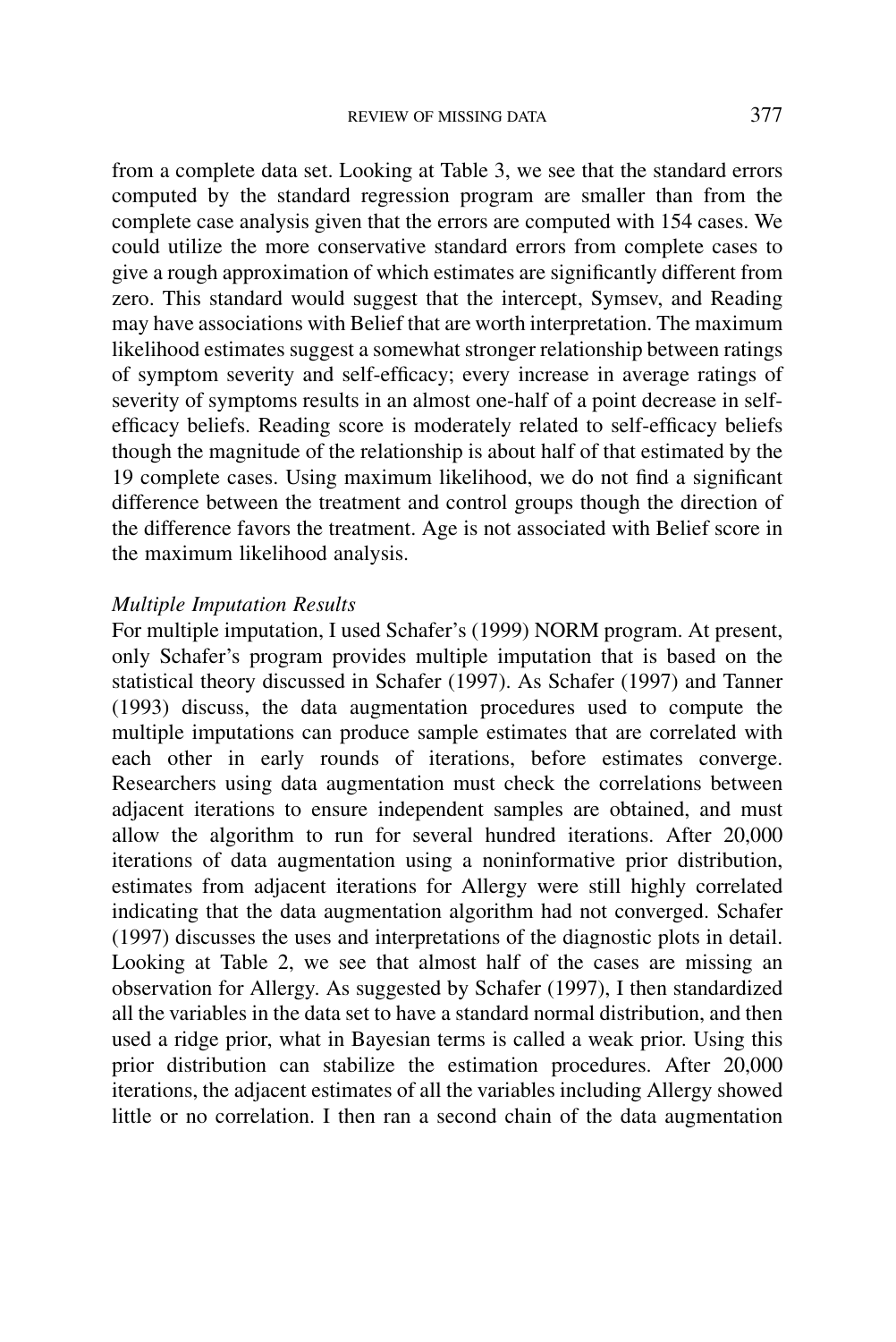algorithm with the ridge prior, saving the augmented data sets at iterations 22,000; 24,000; 26,000; 28,000 and 30,000. Using Schafer's NORM program, the iterations took about 2 minutes to complete.

To obtain the multiply-imputed estimates of the linear regression model, I entered each completed data set into SPSS (1999) to obtain five sets of estimates. Schafer's NORM program (1999) provides the multiply-imputed estimates for the linear regression model using the combining rules discussed by both Schafer (1997) and Rubin (1987). The last three columns of Table 3 provide information on the multiple imputation analysis. Note that all of the standard errors of the estimates of the regression coefficients have values that lie between those based on the 19 complete cases, and those based on the incorrect assumption in the maximum likelihood analysis that all 154 cases are complete. The intercept, Symsev, and Reading have estimates that are significantly different from zero. As in the maximum likelihood analysis, those students with higher ratings for the severity of their asthma symptoms tended to score about one-half a point lower on self-efficacy, an estimate larger than the complete case analysis. Higher reading scores are also associated with a small increase in Belief scores though as in the maximum likelihood case the estimate is half as large as in complete cases.

Neither treatment group nor age is associated with Belief score in either multiple imputation or in maximum likelihood. The treatment group effect (Group) is not significantly different from zero in either maximum likelihood or multiple imputation. The two model-based methods also do not observe any significant relationship with Age.

The last column of Table 3 provides another diagnostic important for interpreting the results of the maximum likelihood and multiple imputation analyses. Both Rubin (1987) and Schafer (1997) discuss the derivation and justification of the percent of missing information for each variable. Conceptually, the percent or fraction of missing information gives an estimate of how much information we do not have about the parameters of interest given the amount of missing data. This diagnostic is based on the ratio of the variance we estimate for a given parameter from multiple imputation and the estimated variance if we had no missing data on that parameter. Three variables have percentages of missing information near 50%, indicating that the data set provides a small amount of information about how Reading, Age, and Allergy relate to the other variables in the model. The percentage of missing information on these variables reiterates the fact that both Reading and Allergy have much missing data. The correlation between Age and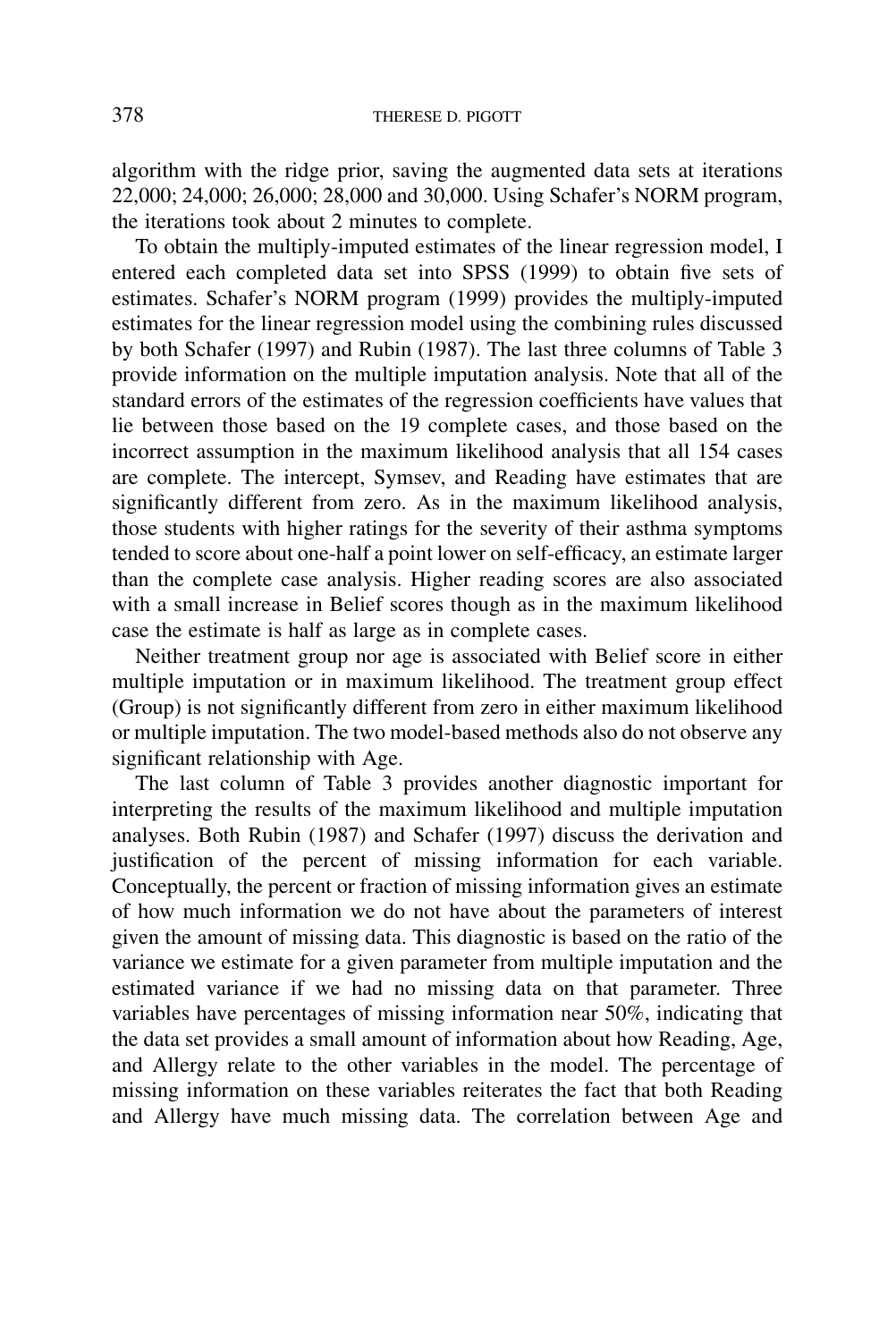Reading and the narrow range of Age in the sample may contribute to the large amount of missing data we estimate for Age even though we have almost complete data on that variable.

## DATA INTERPRETATION

The small number of cases with complete data pose a problem in this intervention study. Given that 154 students participated in the study, using only 19 cases to represent the whole does not appear justified; we do not believe that the 19 cases are a random sample from the whole data set though we do not have direct evidence of this assumption. Instead, we can make a somewhat less demanding assumption by considering the data MAR. With MAR data, we can use maximum likelihood methods or multiple imputation. Assuming the data multivariate normal, we obtain estimates for our regression model. As anticipated, there are few differences in the magnitude of the estimates from maximum likelihood and multiple imputation since multiple imputation methods converge to those from maximum likelihood. The difference, however, is in the computation of the standard errors as well as in overall ease of computation. Programs such as NORM (Schafer, 1999) provide both maximum likelihood and multiple imputation results, and more programs are likely to be available in the near future (Barnard, 2000).

The interpretation of the models do differ between the model-based and complete case estimates. The treatment group did not score appreciably higher on the measure of self-efficacy while controlling for reading ability, gender, age, severity of symptoms, and overall number of allergies suffered. Children who do report more severe symptoms, however, do tend to doubt their ability to control their asthma. The study does, however, suffer from a common problem – much incomplete data on important measures. The number of allergies suffered by a child provides one measure of the risks that the child may suffer an acute episode, especially if the asthma is not under control. Children in this population attended schools in the inner-city, and are likely to frequent environments where their allergies and asthma symptoms are exacerbated. An alternative measure to Allergy of a student's risk for asthma episodes may provide more information for examining the model. In addition, the inclusion of both Age and Reading may result in collinearity problems in the model itself. However, using both in the model to create the multiple imputations is warranted given the correlation between these two variables.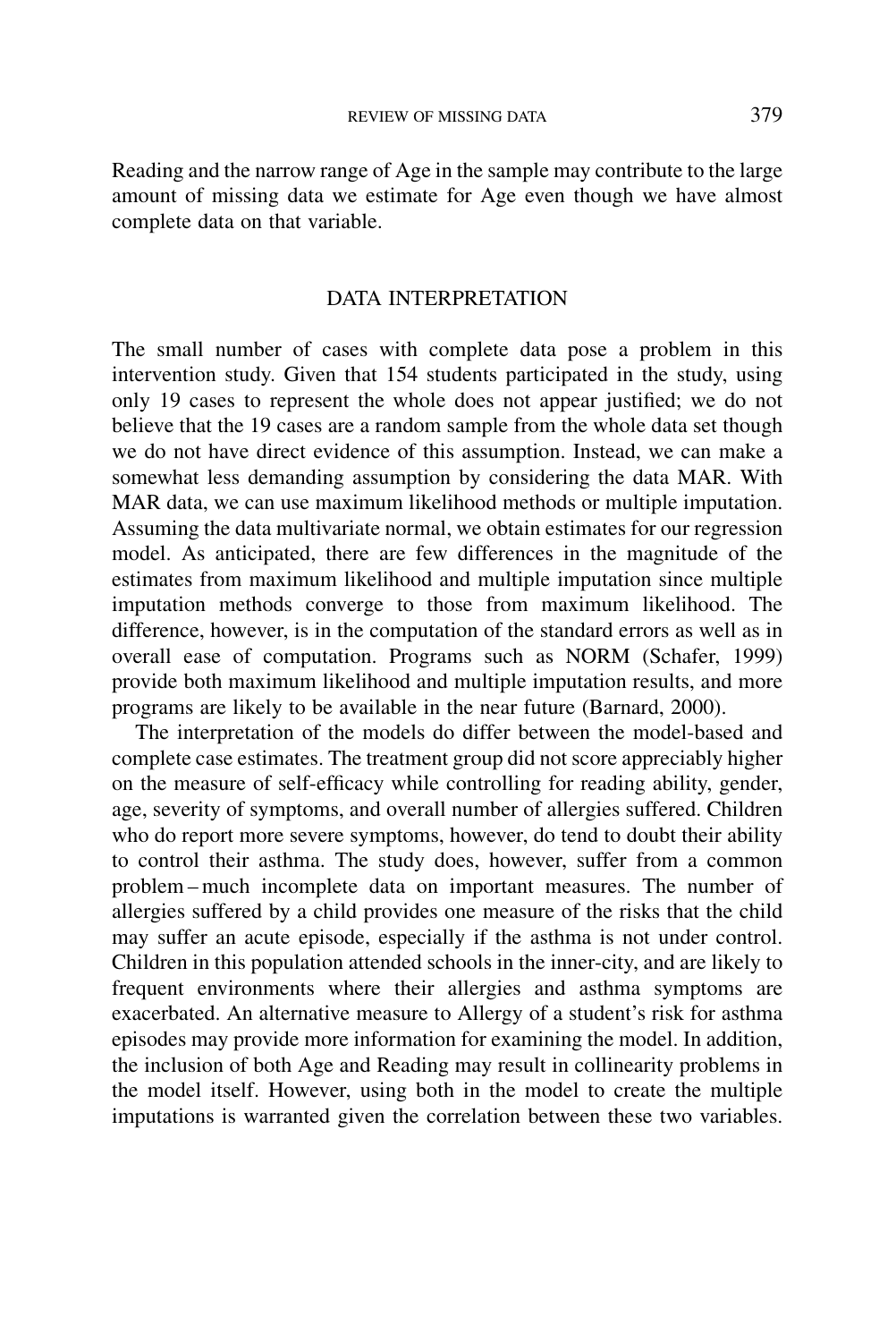The Reading variable may also be one more likely to be missing for reasons that are nonignorable; schools with low reading scores may have been less likely to share that information with the researchers. One way to increase the possibility of MAR data with the Reading score is to include more variables in the imputation stage that could relate to the ability of a student to read and interpret the Belief scale such as Age or grades in school. The data set does contain many other health outcomes and attitude data that may prove useful in improving our estimates of the relationships between Allergy and Belief and between reading ability and Belief score.

While the available case analysis provides point estimates close to those from model-based methods, we cannot be sure under what conditions available case analysis will provide unbiased estimates. Both Schafer (1997) and Barnard (2000) refer to model-based methods as principled methods, meaning that they are based on statistical theory, and can be shown to produce unbiased estimates when the assumptions of the method are met. Available case analysis is not a principled method, and thus cannot be relied on to produce unbiased estimates in a wide range of missing data problems.

## RECOMMENDATIONS

A significant amount of research has appeared in the statistics literature to convince social scientists to use methods other than available case and mean imputation to handle missing data. When few cases are missing values, complete case analysis methods can provide unbiased estimates. In other circumstances, as in the asthma intervention study, the number of complete cases is a small fraction of the total. The expense and investment in the study warrant our using methods that utilize as much data as possible.

Social scientists do face major hurtles in implementing innovations that occur in the statistical literature. We often do not have the needed expertise or technology for implementing these methods. Even when software is available, we often witness the misuse of methods because of the ease of computations. Complete case analysis as well as available cases and mean substitution are used most frequently since they are included as options in many statistical packages. However, as others have warned repeatedly (Little & Rubin, 1987; Rubin, 1987; Schafer, 1997), these methods do not provide adequate results in all instances, and in fact, available case and mean substitution provide problematic estimates in almost all instances. When missing data occur, we need to acknowledge the limitations of our data. Model-based methods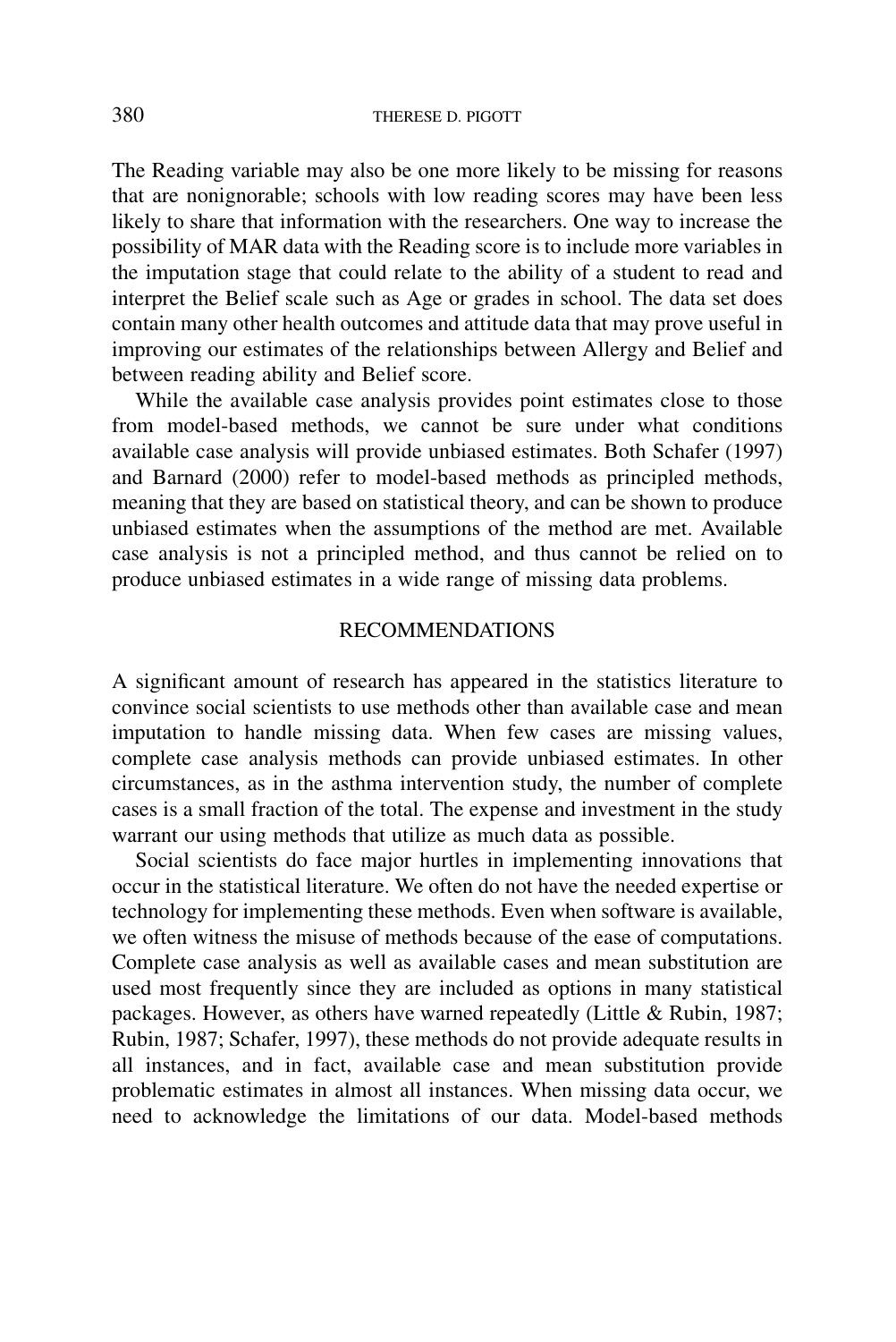provide this acknowledgment through added assumptions about the nature of the missing data, and the greater effort required to analyze the data.

One of the major contributions of the missing data literature is the emphasis on explicitly stating the assumptions used to analyze the data. While we cannot necessarily provide empirical evidence for the appropriateness of the assumption, we can openly discuss the assumption with the final judgement left to the readers. We can also examine the sensitivity of our results to differing assumptions. In our asthma intervention example, the complete case analysis differs from those using model-based procedures. Given that my assumptions for the model-based procedures (namely MAR data and multivariate normality) are less restrictive than the complete case analysis assumptions (MCAR data), I am inclined to accept the results from the modelbased procedures.

The likely introduction of missing data methods in major statistical packages should allow the greater use of the methods discussed here, as well as for methods dealing with more complex forms of missing data. The use of model-based methods will aid in the analysis of much social science data, data which are often incomplete and missing. I also hope that the availability of software for missing data analysis brings an increased willingness by researchers to state explicitly the assumptions used in the analysis and to explore the sensitivity of results to those assumptions. Both of these innovations will serve to strengthen our research efforts.

#### ACKNOWLEDGEMENT

I wish to thank Barbara Velsor-Friedrich for the use of a subset of her data. I also thank Rebecca Barr, David Prasse, and anonymous reviewers for helpful comments on earlier drafts of the paper.

#### **REFERENCES**

- Anderson, A.B., Basilevsky, A. & Hum, D.P. (1983). Missing data: A review of the literature. In J.D. W.P.H. Rossi & A.B. Anderson (Eds.), Handbook of survey research. New York: Academic Press.
- Barnard, J. (2000, June). Multiple imputation for missing Data. Paper presented at the Summer Workshop of the Northeastern Illinois Chapter of the American Statistical Association, Northbrook, IL.

Cohen, J., & Cohen, P. (1975). Applied Multiple Regression and Correlation Analysis for the Behavioral Sciences. New York: John Wiley.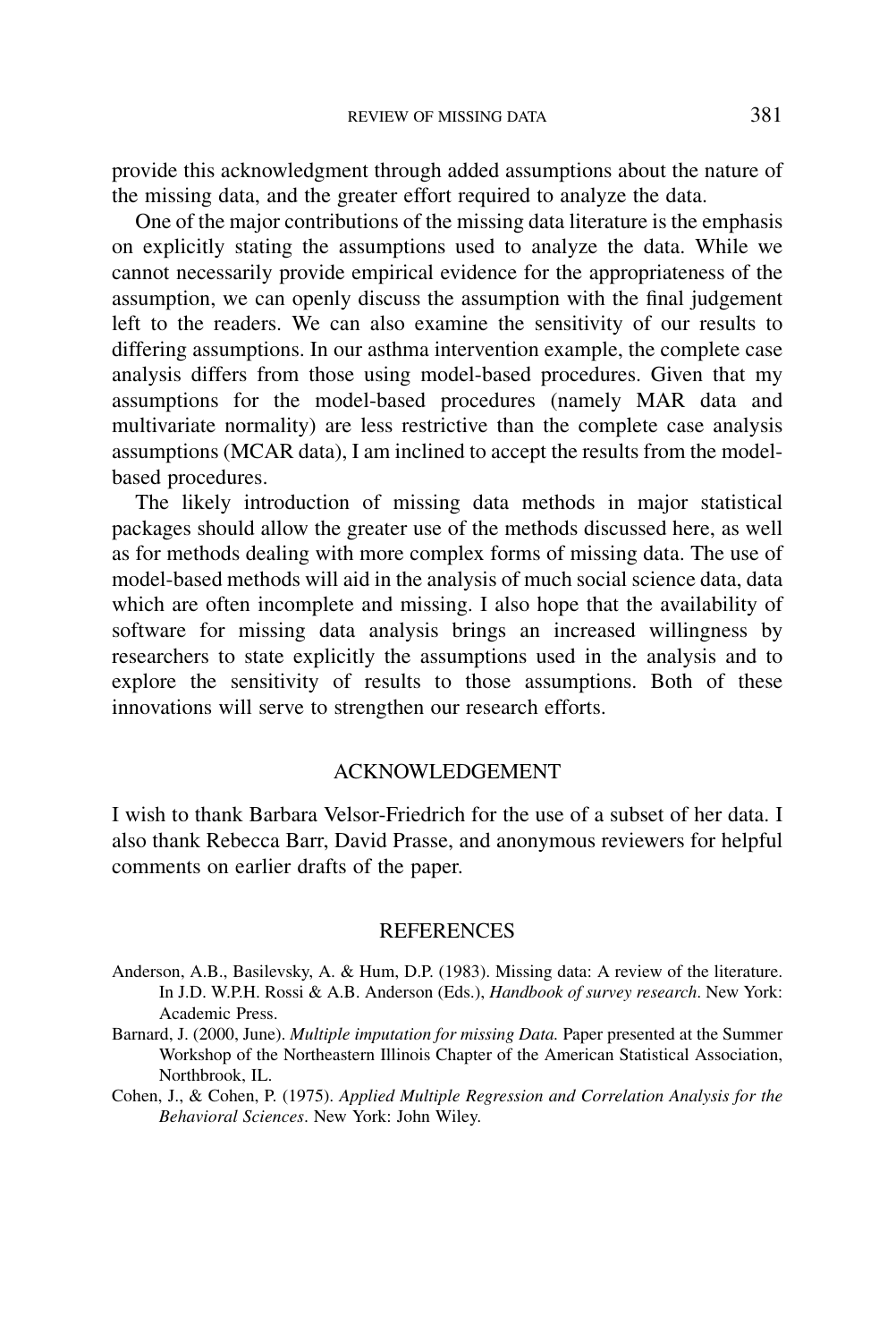Cox, D.R., & Hinckley, D.V. (1974). Theoretical Statistics. London: Chapman & Hall.

- Dempster, A.P., Laird, N.M., & Rubin, D. B. (1977). Maximum likelihood estimation from incomplete data via the EM algorithm (with discussion). Journal of the Royal Statistical Association, B39, 1-38.
- Dixon, W.J. (Ed.). (1992). BMDP Statistical Software Manual (Vol. 2). Berkeley, CA: University of California Press.
- Fay, R.E. (1991). A Design-Based Perspective on Missing Data Variance. Paper presented at the 1991 Annual Research Conference, U.S. Bureau of the Census.
- Fay, R.E. (1992). When are Inferences from Multiple Imputation Valid? Paper presented at the Section on Survey Research Methods, American Statistical Association.
- Fay, R.E. (1993). Valid Inferences from Imputed Survey Data. Paper presented at the Section on Survey Research Methods, American Statistical Association.
- Fay, R.E. (1994). Analyzing Imputed Survey Data Sets With Model-Assisted Estimators. Paper presented at the Section on Survey Research Methods, American Statistical Association.
- Fay, R.E. (1996). Alternative paradigms for the analysis of imputed survey data. Journal of the American Statistical Association, 91, 490-498.
- Haitovsky, Y. (1968). Missing data in regression analysis. Journal of the Royal Statistical Society, B30, 67-82.
- Heitjan, D.F., & Basu, S. (1996). Distinguishing 'Missing at Random' and 'Missing Completely at Random'. American Statistician, 50, 207-213.
- Jones, M.P. (1996). Indicator and stratification methods for missing explanatory variables in multiple linear regression. Journal of the American Statistical Association, 91, 222-230.
- Kim, J., & Curry, J. (1977). The treatment of missing data in multivariate analysis. Sociological Methods & Research, 6, 215-240.
- Little, R.J.A. (1988). A test of missing completely at random for multivariate data with missing values. Journal of the American Statistical Association, 83, 1198-1202.
- Little, R.J.A. (1992). Regression with missing X's: A review. Journal of the American Statistical Association, 87, 1227-1237.
- Little, R.J.A., & Rubin, D.B. (1987). Statistical Analysis with Missing Data. New York: John Wiley & Sons.
- Meng, X. (1994). Multiple-imputation inferences with uncongenial sources of input. Statistical Sciences, 9, 538-573.
- Meng, X., & Rubin, D.B. (1991). Using EM to obtain asymptotic variance-covariance matrices: The SEM algorithm. Journal of the American Statistical Association, 86, 899–909.
- Rubin, D.B. (1976). Inference and missing data. Biometrika, 63, 581-592.
- Rubin, D.B. (1987). Multiple Imputation for Nonresponse in Surveys. New York: John Wiley & Sons.
- Rubin, D.B. (1996). Multiple imputation after 18+ years. Journal of the American Statistical Association, 91, 473-489.
- Schafer, J.L. (1997). Analysis of Incomplete Multivariate Data. New York: Chapman & Hall.
- Schafer, J.L. (1999). NORM: Multiple imputation of incomplete multivariate data under a normal model, version 2. Software for Windows 95/98/NT, available from http:// www.stat.psu.edu/~jls/misoftwa.html.
- SPSS. (1999). SPSS for windows (Version Rel. 9.0). Chicago: SPSS, Inc.
- Tanner, M.A. (1993). Tools for Statistical Inference. New York: Springer-Verlag.
- Velsor-Friedrich, B. (in preparation). Results of an asthma intervention program in eight innercity schools.